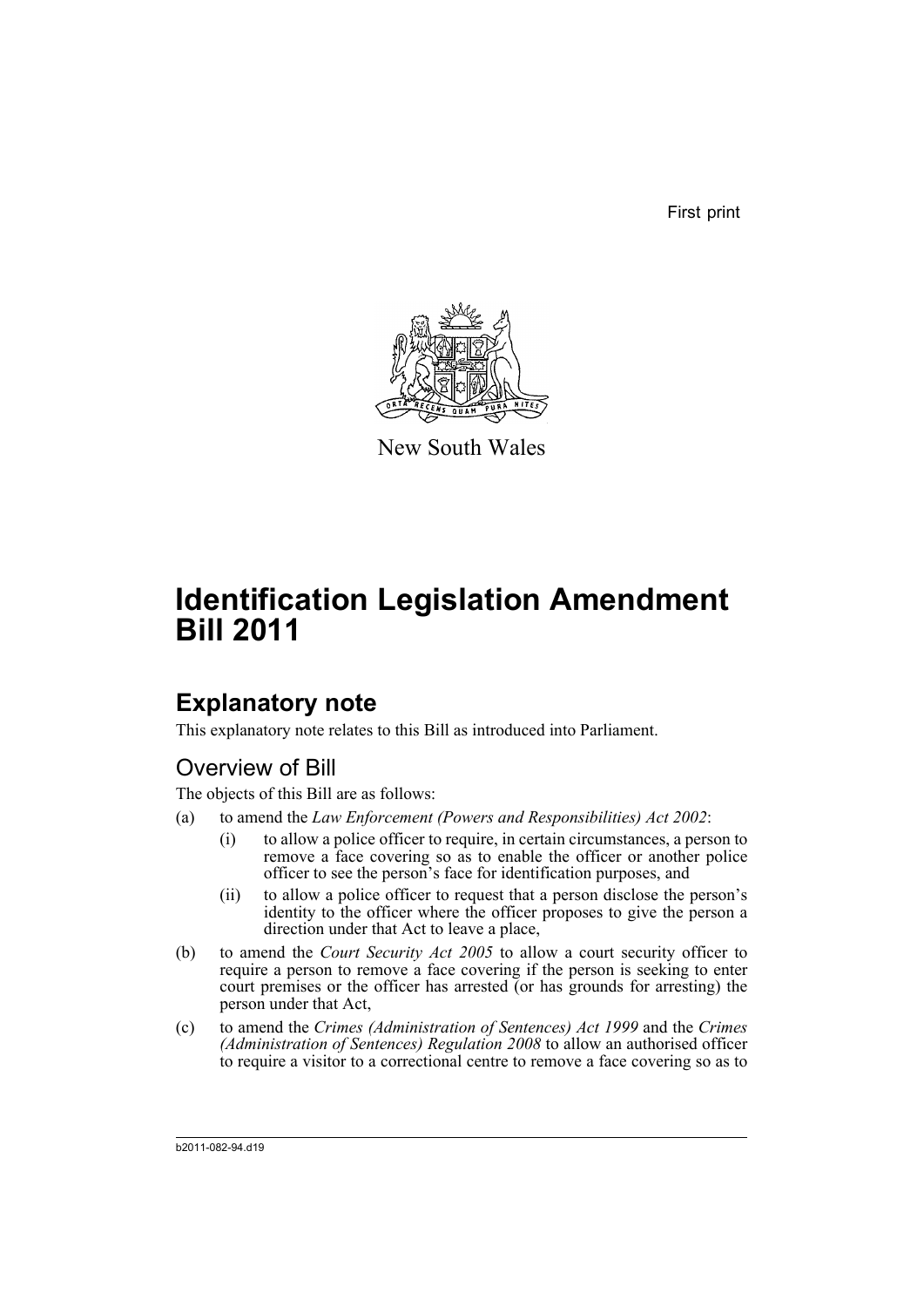Explanatory note

enable the officer and certain persons assisting the officer to see the visitor's face for identification purposes,

- (d) to amend the *Children (Detention Centres) Act 1987* and the *Children (Detention Centres) Regulation 2010* to allow a juvenile justice officer to require a visitor to a detention centre to remove a face covering so as to enable the officer and certain persons assisting the officer to see the visitor's face for identification purposes,
- (e) to amend the *Oaths Act 1900* to provide for identification procedures to be followed by persons taking or receiving statutory declarations or affidavits.

### Outline of provisions

**Clause 1** sets out the name (also called the short title) of the proposed Act.

**Clause 2** provides for the commencement of the proposed Act on a day or days to be appointed by proclamation.

### **Schedule 1 Amendment of Law Enforcement (Powers and Responsibilities) Act 2002 No 103**

The amendments to legislation made by the proposed Act rely on the definitions of *face*, *face covering* and *special justification* to be inserted in the *Law Enforcement (Powers and Responsibilities) Act 2002* by Schedule 1 to the proposed Act.

The term *face* will be defined to mean a person's face:

- (a) from the top of the forehead to the bottom of the chin, and
- (b) between (but not including) the ears.

The term *face covering* will be defined to mean an item of clothing, helmet, mask or any other thing that is worn by a person and prevents the person's face from being seen (whether wholly or partly). This definition is limited to items or things that are worn (and therefore removable) by a person. However, it does not include any thing that is naturally growing (such as a beard).

A person will have a *special justification* for not removing a face covering if (and only if):

- (a) the person has a legitimate medical reason for not removing the face covering, or
- (b) the person has any other excuse for not removing the face covering that is an excuse of a kind prescribed by regulations made under the *Law Enforcement (Powers and Responsibilities) Act 2002*.

**Schedule 1 [1]** inserts the definitions of *face* and *face covering* set out above.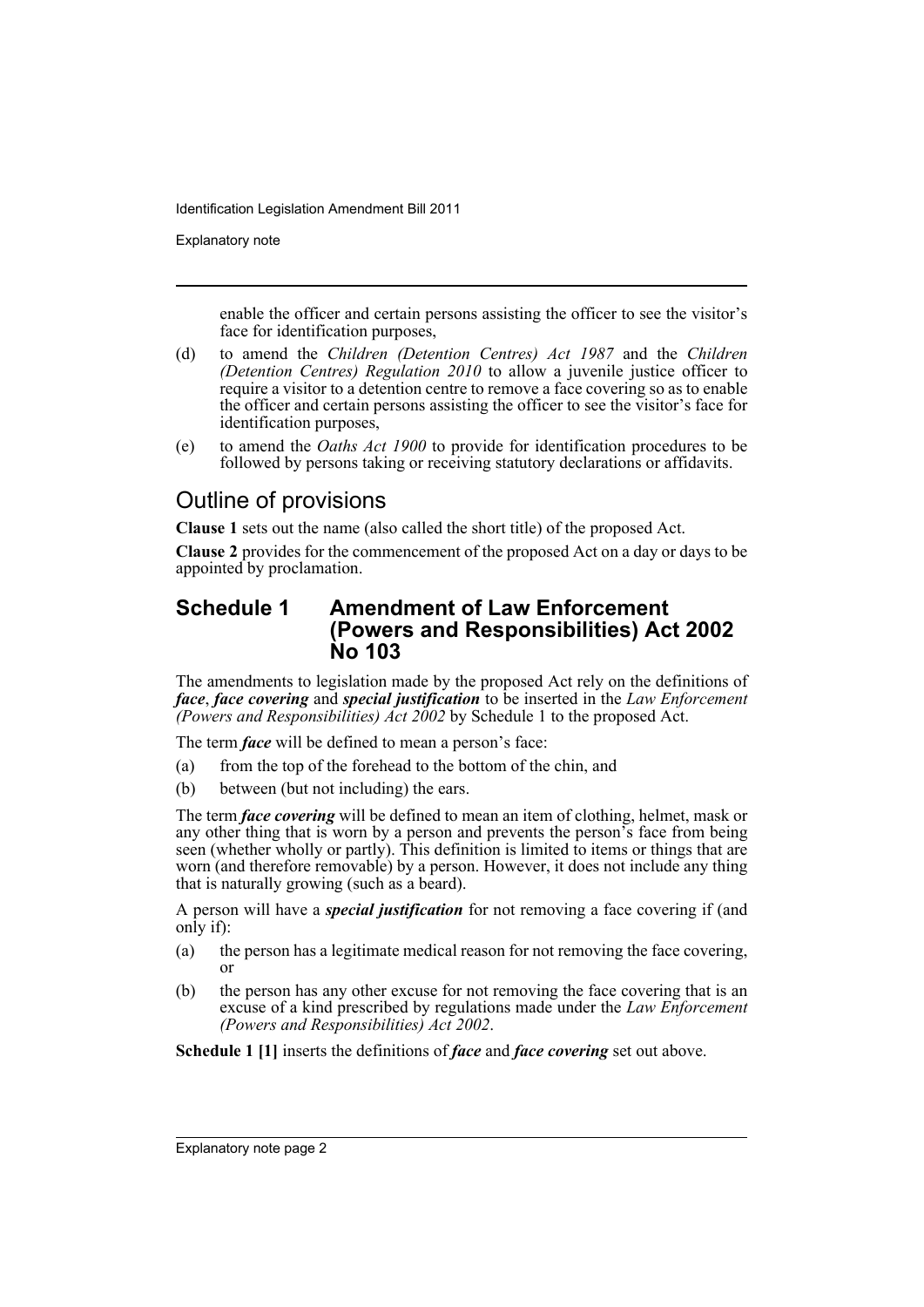Explanatory note

**Schedule 1 [4]** inserts a provision to allow a police officer to request that a person disclose the person's identity to the officer where the officer proposes to give the person a direction under the *Law Enforcement (Powers and Responsibilities) Act 2002* to leave a place. A failure or refusal by a person (without a reasonable excuse) to disclose his or her identity on such a request will be an offence, as will providing false or misleading information about the person's identity. The maximum penalty for each of these offences will be 2 penalty units (currently, \$220). **Schedule 1 [2] and [3]** make consequential amendments.

**Schedule 1 [5]** inserts the following:

- (a) provisions that allow a police officer to require a person to remove any face covering worn by the person so as to enable the officer or another police officer to see the person's face if:
	- (i) the person has been lawfully required (whether under the *Law Enforcement (Powers and Responsibilities) Act 2002* or any other Act or a statutory instrument) by the officer requiring the removal of the covering to provide photographic identification, or
	- (ii) the person has otherwise been lawfully required (whether under that or any other Act or a statutory instrument) by the officer requiring the removal of the covering to identify himself or herself or provide other identification particulars,
- (b) provisions that make it an offence for a person to fail or refuse to comply with such a requirement without a special justification and provide for a maximum penalty of 50 penalty units or 12 months imprisonment, or both (in the case of a person who is required to remove a face covering following a request made to the person under section 14 of that Act) or 2 penalty units (in any other case).

**Schedule 1 [6]** makes an amendment that is consequential on the amendment made by Schedule 1<sup>[5]</sup>.

**Schedule 1 [7]** will require the Ombudsman to monitor the exercise by police officers of their new powers to require the removal of face coverings for a period of 12 months and to provide a report to the Minister following the end of that period for tabling in Parliament.

**Schedule 1 [8]** enables the Governor to make regulations of a savings or transitional nature consequent on the enactment of the proposed Act.

### **Schedule 2 Amendment of other legislation**

### **2.1 Children (Detention Centres) Act 1987 No 57**

**Schedule 2.1** enables the regulations under the *Children (Detention Centres) Act 1987* to provide for the identification of visitors to detention centres (including requiring the removal of face coverings for that purpose).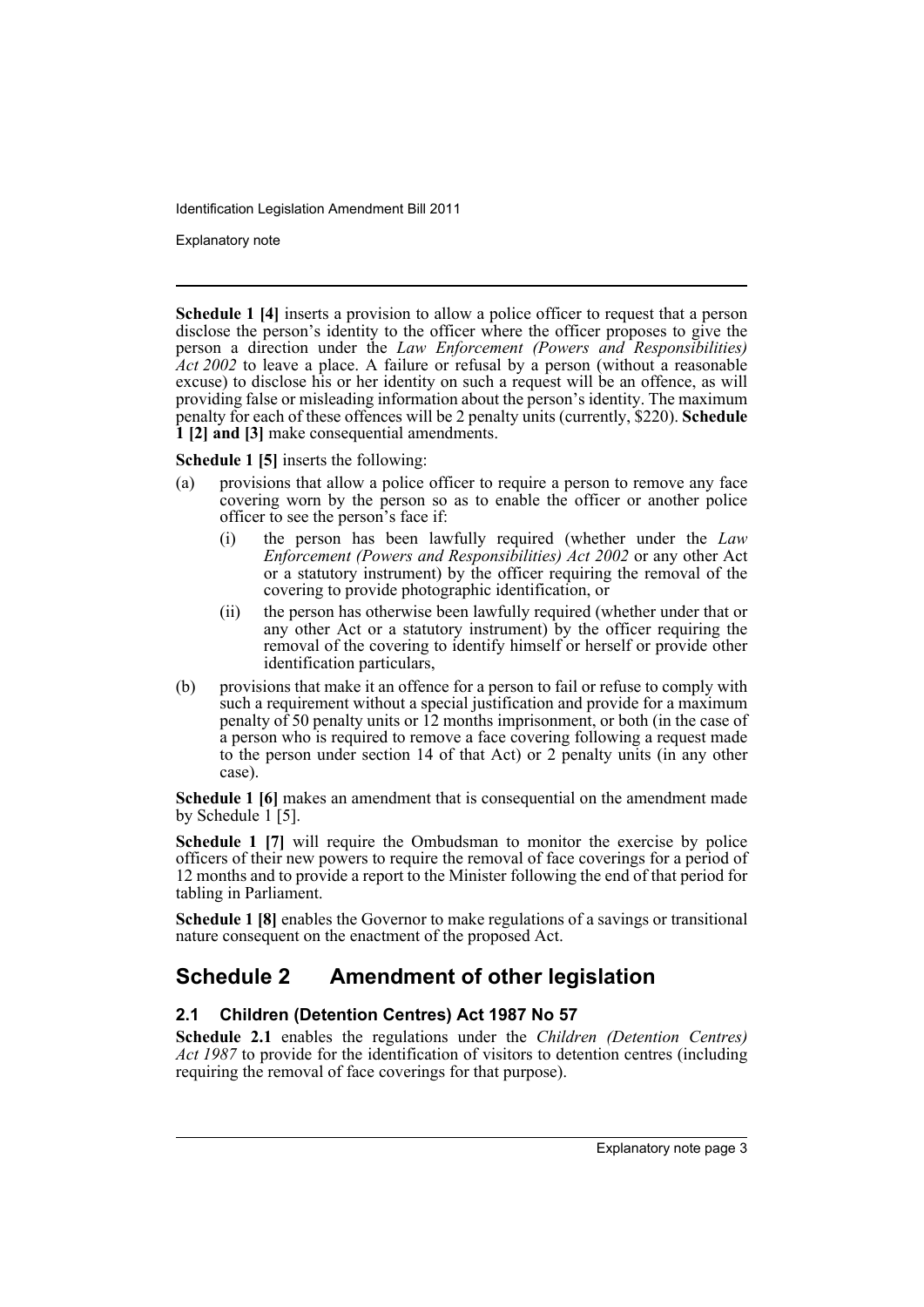Explanatory note

#### **2.2 Children (Detention Centres) Regulation 2010**

**Schedule 2.2** inserts provisions to allow a juvenile justice officer to require a visitor to a detention centre to remove a face covering so as to enable the visitor's face to be seen for identification purposes by the officer and certain persons assisting the officer. A visitor who does not comply with the requirement may be refused a visit to the detention centre unless the visitor has a special justification for not removing the face covering.

#### **2.3 Court Security Act 2005 No 1**

**Schedule 2.3 [3]** inserts provisions to allow a court security officer to require a person who is wearing a face covering to remove the covering so as to enable the officer and certain persons assisting the officer to see the face of the person if:

- (a) the person is seeking to enter court premises, or
- (b) the officer arrests, or has grounds for arresting, the person under the *Court Security Act 2005*.

A person who fails or refuses to comply with a requirement to remove a face covering, if it is repeated, may be guilty of an offence with a maximum penalty of 5 penalty units (currently, \$550). However, a security officer will not be able to require a person to remove a face covering if the person establishes to the officer's satisfaction that the person has a special justification for not removing the face covering.

**Schedule 2.3 [1], [2], [4] and [5]** make consequential amendments.

#### **2.4 Crimes (Administration of Sentences) Act 1999 No 93**

**Schedule 2.4** enables the regulations under the *Crimes (Administration of Sentences) Act 1999* to provide for the identification of visitors to correctional centres (including requiring the removal of face coverings for that purpose).

### **2.5 Crimes (Administration of Sentences) Regulation 2008**

**Schedule 2.5** inserts provisions to allow an authorised officer to require a visitor to a correctional centre to remove a face covering to enable the visitor's face to be seen for identification purposes by the officer and certain persons assisting the officer. A visitor who does not comply with the requirement may be refused a visit to the correctional centre unless the visitor has a special justification for not removing the face covering.

### **2.6 Oaths Act 1900 No 20**

**Schedule 2.6** inserts a new Part which provides that a person who takes and receives a statutory declaration or affidavit in this State (an *authorised witness*):

- (a) must see the face of the person making the declaration or affidavit, and
- (b) must know the person who makes the declaration or affidavit or confirm the person's identity in accordance with the regulations, and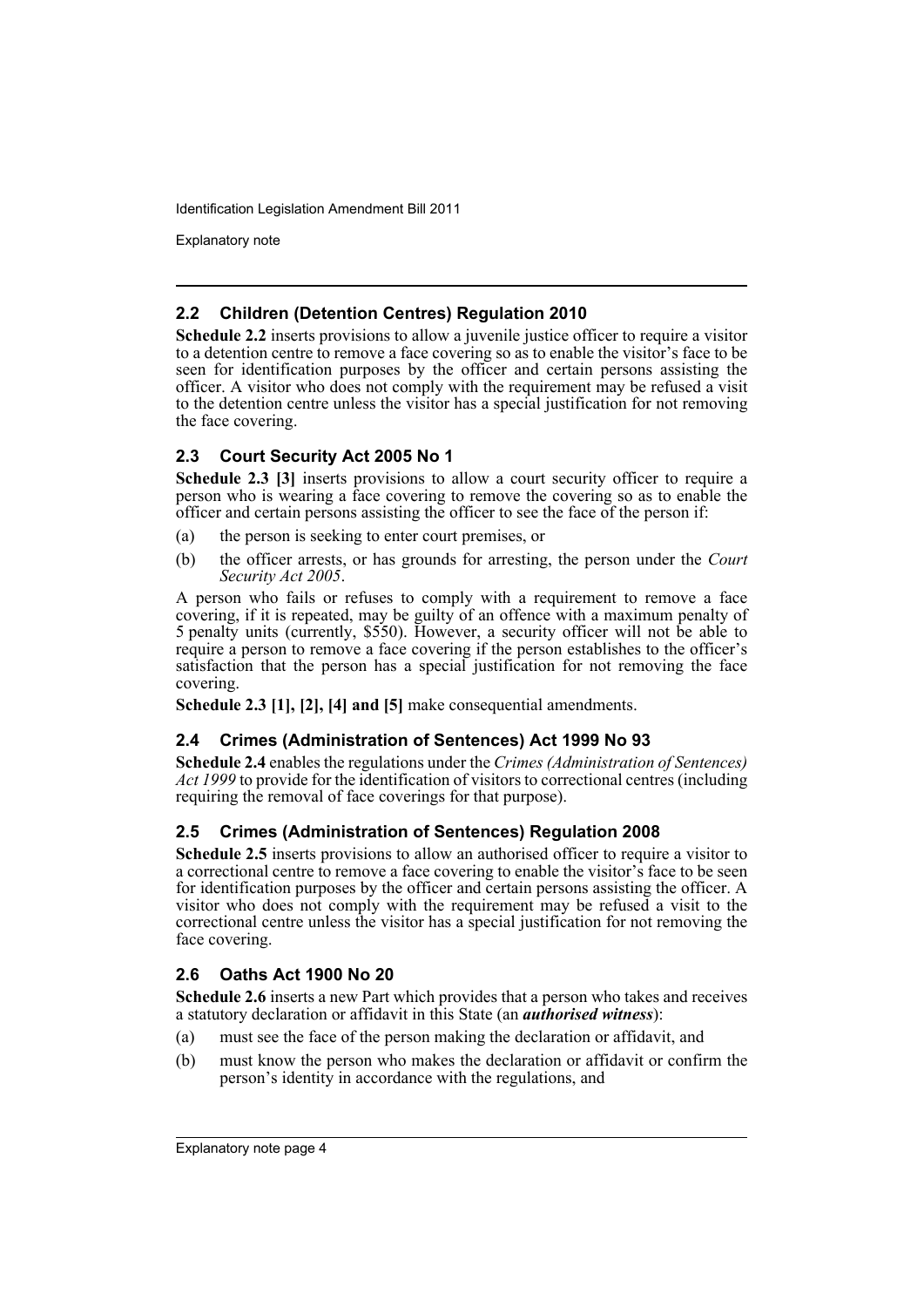Explanatory note

<sup>(</sup>c) must certify on the declaration or affidavit in accordance with the regulations that the new requirements have been complied with.

The regulation-making powers under the new Part will enable procedures for confirming the identity of a person to be developed that conform with the procedures for witnessing other documents set out in legislation such as the *Real Property Act 1900*.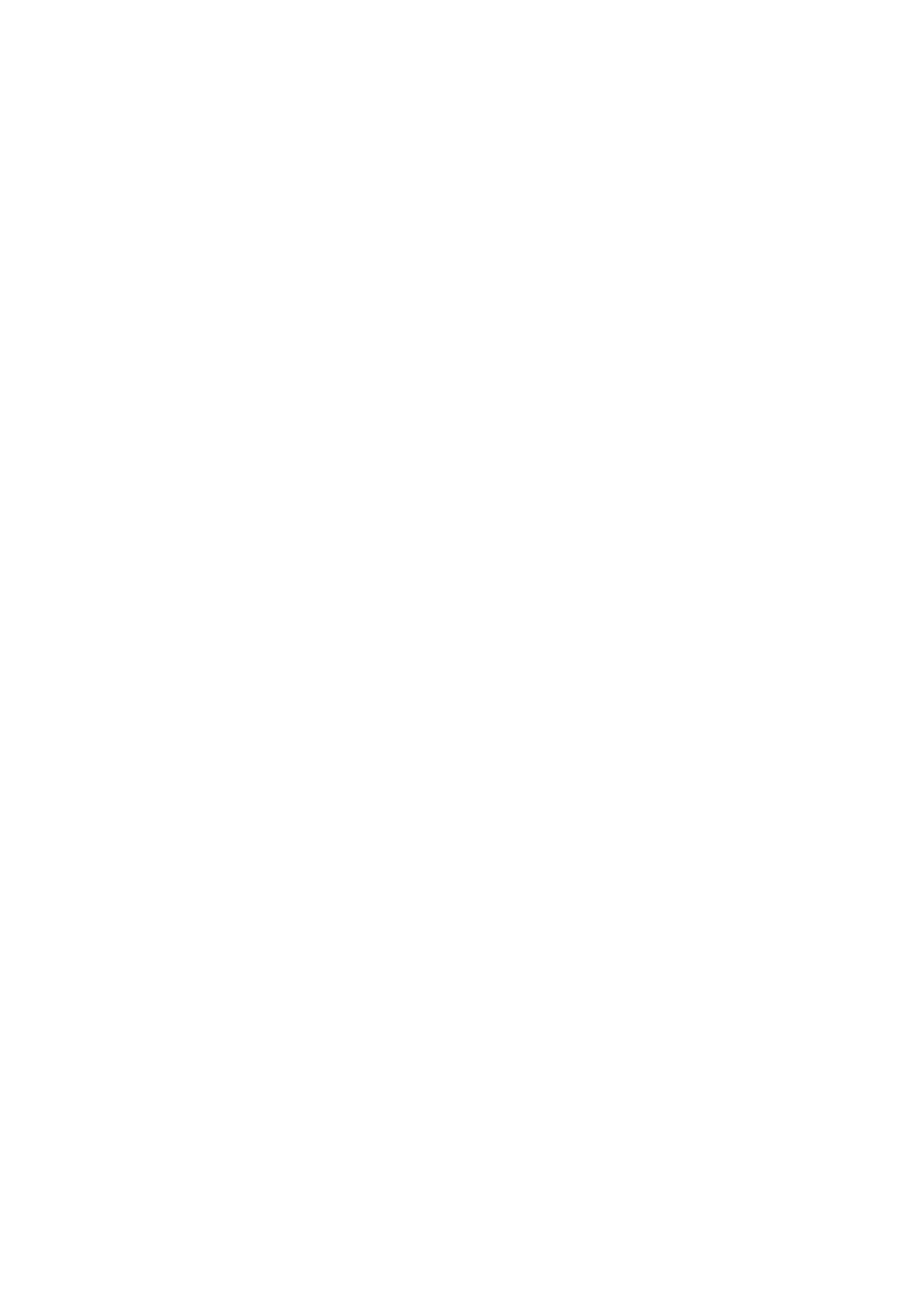First print



New South Wales

# **Identification Legislation Amendment Bill 2011**

## **Contents**

|                                                     | Page |
|-----------------------------------------------------|------|
| Name of Act                                         |      |
| Commencement                                        | 2    |
| Schedule 1 Amendment of Law Enforcement (Powers and |      |
| Responsibilities) Act 2002 No 103                   | 3    |
| Schedule 2 Amendment of other legislation           | 8    |
|                                                     |      |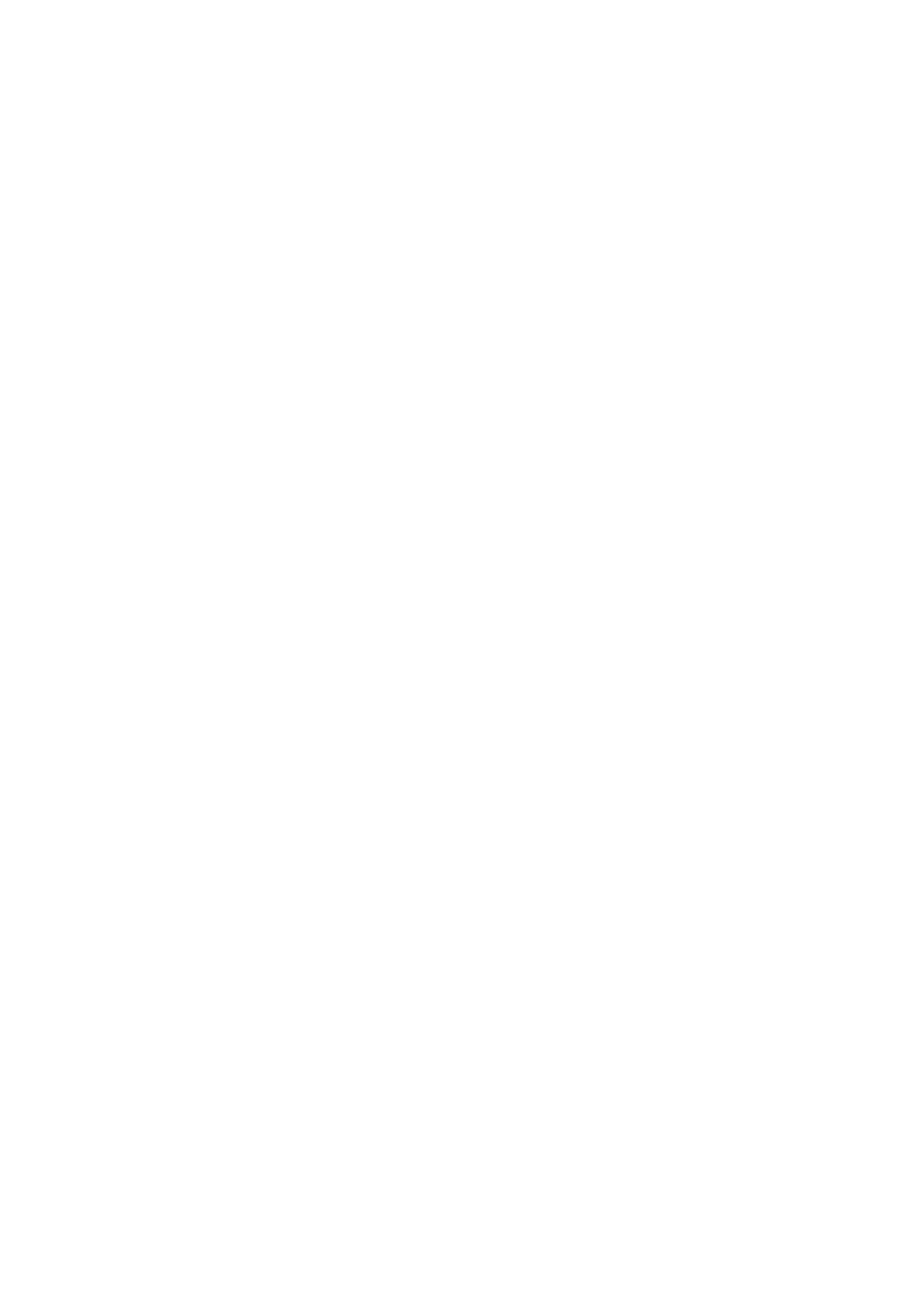

New South Wales

# **Identification Legislation Amendment Bill 2011**

No , 2011

### **A Bill for**

An Act to amend certain legislation to enable police officers and certain other public officials to require the removal of face coverings for identification purposes; to enable police officers to request the identities of persons in connection with the giving of move on directions; and to provide for identification procedures in connection with statutory declarations and affidavits.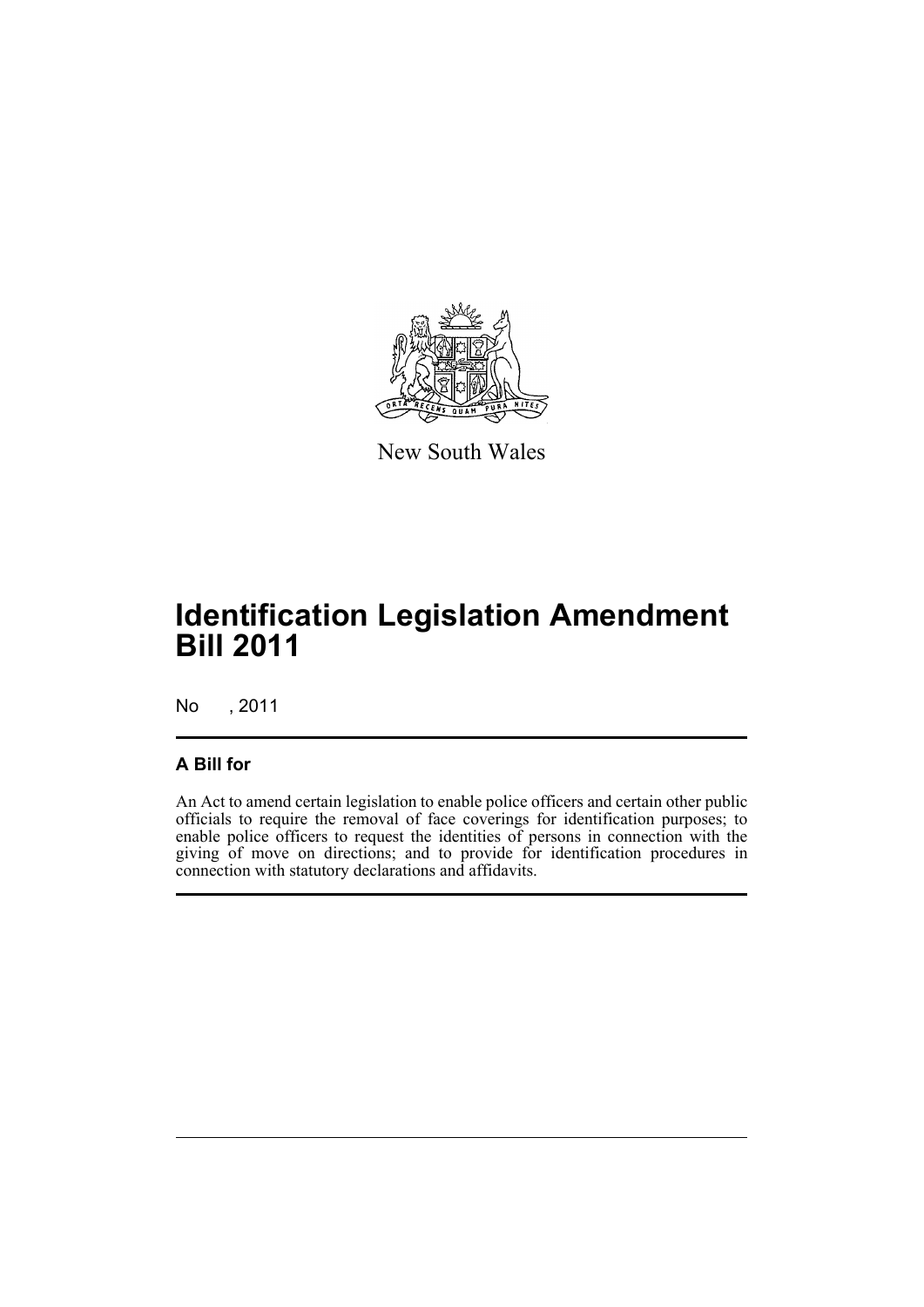<span id="page-9-1"></span><span id="page-9-0"></span>

| The Legislature of New South Wales enacts: |                                                                        |               |
|--------------------------------------------|------------------------------------------------------------------------|---------------|
|                                            | Name of Act                                                            | $\mathcal{P}$ |
|                                            | This Act is the <i>Identification Legislation Amendment Act 2011</i> . | 3             |
|                                            | <b>Commencement</b>                                                    | 4             |
|                                            | This Act commences on a day or days to be appointed by proclamation.   | 5             |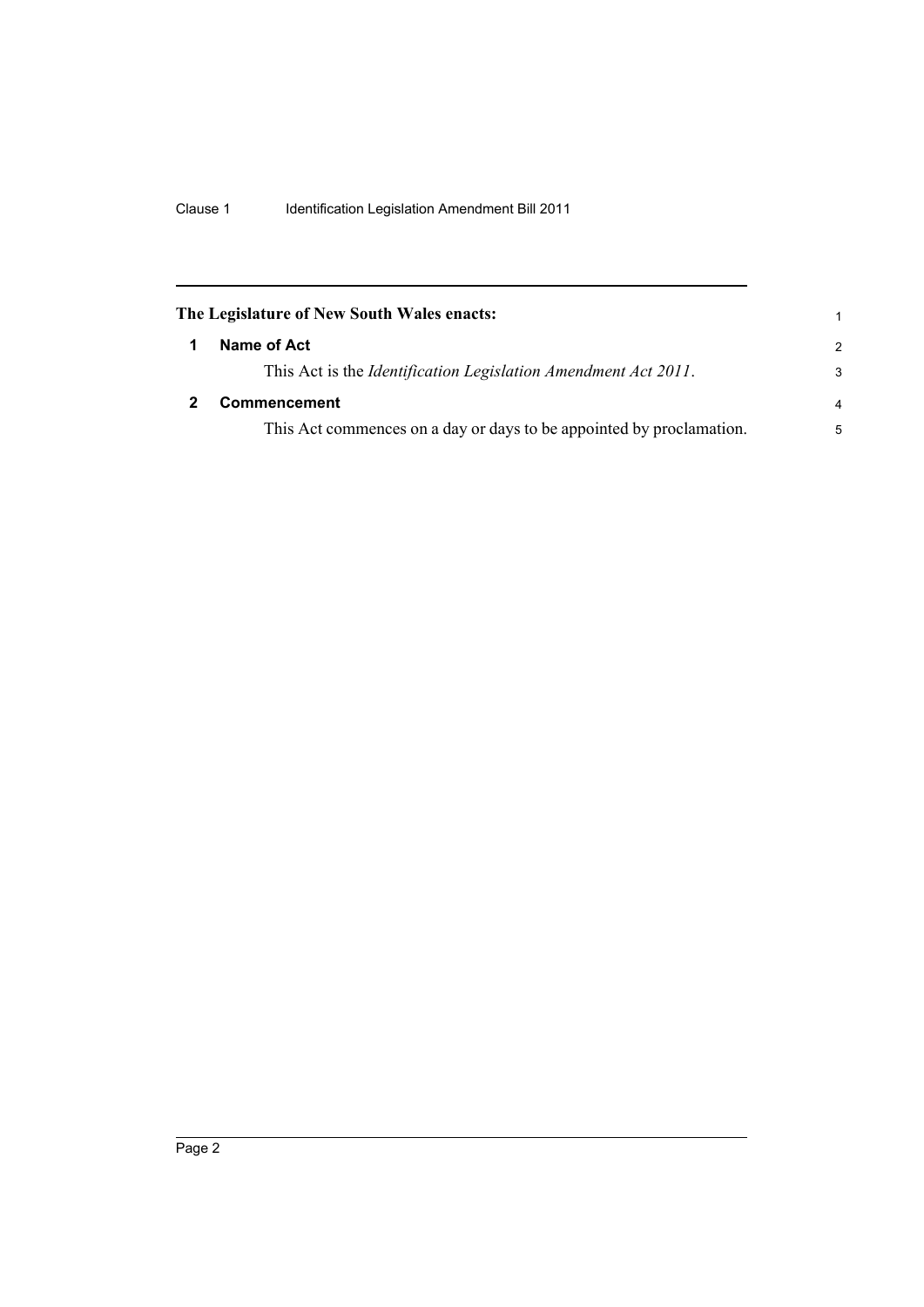Amendment of Law Enforcement (Powers and Responsibilities) Act 2002 No 103 Schedule 1

### <span id="page-10-0"></span>**Schedule 1 Amendment of Law Enforcement (Powers and Responsibilities) Act 2002 No 103**

| [1] | <b>Section 3 Interpretation</b> |                                                                                             |                                                                                                                                                                               |                  |  |
|-----|---------------------------------|---------------------------------------------------------------------------------------------|-------------------------------------------------------------------------------------------------------------------------------------------------------------------------------|------------------|--|
|     |                                 |                                                                                             | Insert in alphabetical order in section $3(1)$ :                                                                                                                              | $\mathbf 5$      |  |
|     |                                 |                                                                                             | <i>face</i> means a person's face:                                                                                                                                            | $\,6\,$          |  |
|     |                                 |                                                                                             | from the top of the forehead to the bottom of the chin, and<br>(a)                                                                                                            | 7                |  |
|     |                                 |                                                                                             | (b)<br>between (but not including) the ears.                                                                                                                                  | 8                |  |
|     |                                 |                                                                                             | <i>face covering</i> means an item of clothing, helmet, mask or any                                                                                                           | $\boldsymbol{9}$ |  |
|     |                                 |                                                                                             | other thing that is worn by a person and prevents the person's face<br>from being seen (whether wholly or partly).                                                            | 10<br>11         |  |
|     |                                 |                                                                                             |                                                                                                                                                                               |                  |  |
| [2] |                                 |                                                                                             | Part 3, Division 1, heading                                                                                                                                                   | 12               |  |
|     |                                 |                                                                                             | Omit "power" from the heading. Insert instead "powers".                                                                                                                       | 13               |  |
| [3] |                                 |                                                                                             | Section 11 Identity may be required to be disclosed                                                                                                                           | 14               |  |
|     |                                 |                                                                                             | Omit the note at the end of the section.                                                                                                                                      | 15               |  |
| [4] | <b>Section 11 (2)</b>           |                                                                                             |                                                                                                                                                                               |                  |  |
|     |                                 |                                                                                             | Insert at the end of the section:                                                                                                                                             | 17               |  |
|     |                                 | (2)                                                                                         | A police officer may request a person whose identity is unknown                                                                                                               | 18               |  |
|     |                                 |                                                                                             | to the officer to disclose his or her identity if the officer proposes<br>to give a direction to the person in accordance with Part 14 for the                                | 19<br>20         |  |
|     |                                 |                                                                                             | person to leave a place.                                                                                                                                                      | 21               |  |
|     |                                 |                                                                                             | Note. Section 201 sets out safeguards relating to requests made under<br>this section.                                                                                        | 22<br>23         |  |
| [5] |                                 |                                                                                             | Part 3, Division 4                                                                                                                                                            | 24               |  |
|     |                                 |                                                                                             | Insert after Division 3:                                                                                                                                                      | 25               |  |
|     |                                 | <b>Division 4</b>                                                                           | Removal of face coverings for identification<br>purposes                                                                                                                      | 26<br>27         |  |
|     | <b>19A</b>                      | Power of police officer to require removal of face coverings for<br>identification purposes |                                                                                                                                                                               |                  |  |
|     |                                 | (1)                                                                                         | A police officer may require a person to remove any face<br>covering worn by the person so as to enable the officer or another<br>police officer to see the person's face if: | 30<br>31<br>32   |  |
|     |                                 |                                                                                             | the person has been lawfully required (whether under this<br>(a)<br>or any other Act or a statutory instrument) by the officer                                                | 33<br>34         |  |

1 2 3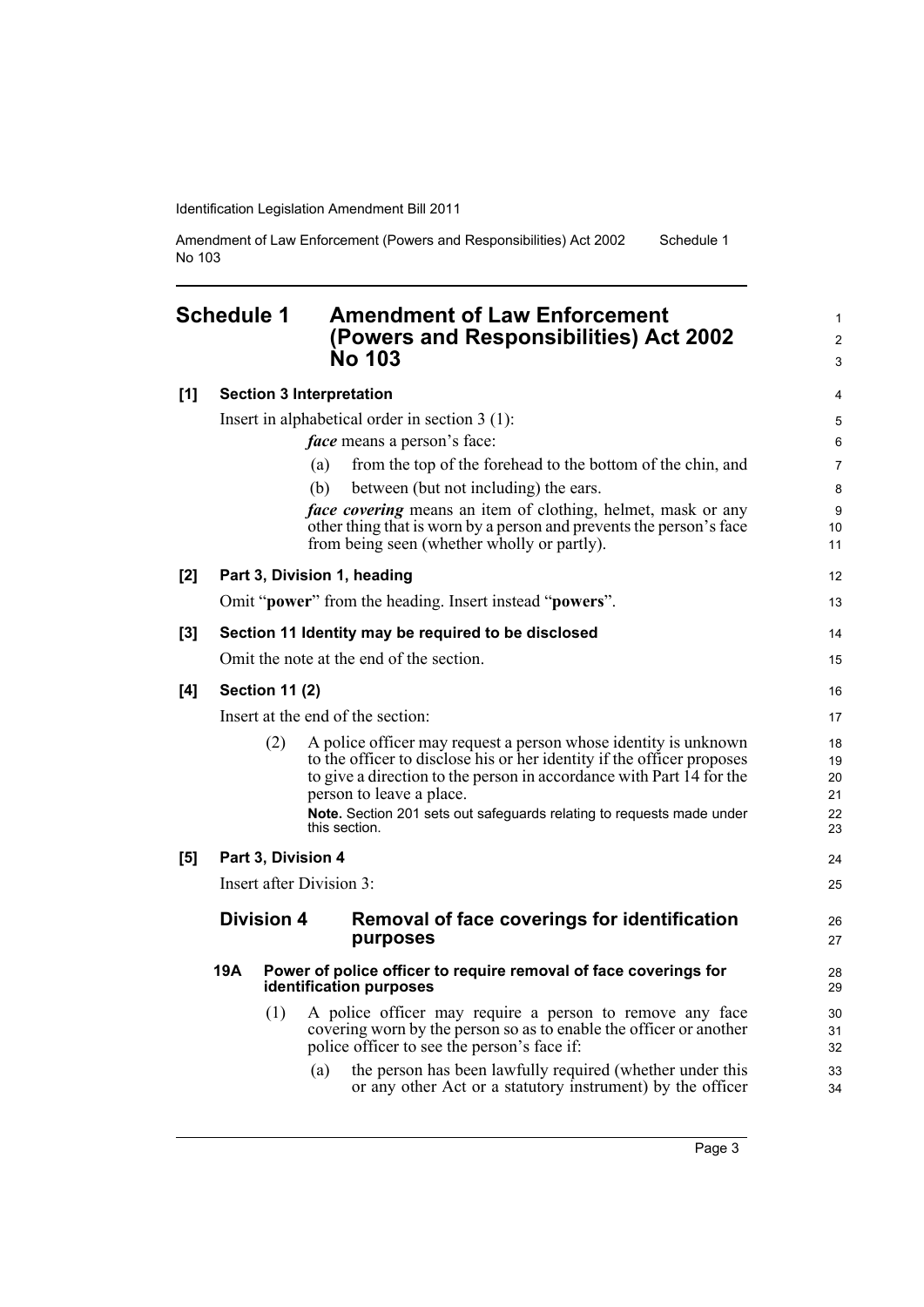Schedule 1 Amendment of Law Enforcement (Powers and Responsibilities) Act 2002 No 103

> requiring the removal of the covering to provide photographic identification, or

(b) the person has otherwise been lawfully required (whether under this or any other Act or a statutory instrument) by the officer requiring the removal of the covering to identify himself or herself or provide other identification particulars.

**Note.** Section 201 and subsection (3) set out safeguards relating to such a requirement.

- (2) A requirement may be made of a person under this section based on a lawful requirement of a kind referred to in subsection (1) (a) or (b) whether or not the person has complied with that lawful requirement.
- (3) A police officer who requires a person to remove a face covering under this section must, as far as is reasonably practicable, ensure that the following procedures are followed:
	- (a) the police officer must ask for the person's co-operation,
	- (b) the viewing of the person's face must be conducted:
		- (i) in a way that provides reasonable privacy for the person if the person requests privacy, and
		- (ii) as quickly as is reasonably practicable.
- (4) It is sufficient compliance with a requirement made under this section if only so much of the face covering as prevents the person's face from being seen is removed.
- (5) The removal of a face covering in compliance with a requirement made under this section, or the viewing of a person's face following any such removal, does not constitute the carrying out of a search of a person for the purposes of this Act.
- (6) In this section:

*lawfully required* means lawfully required or requested to provide the identification or information concerned in circumstances where a failure or refusal to comply with a requirement or request of that kind may constitute an offence.

*photographic identification* includes (but is not limited to) any of the following:

- (a) a driver licence (within the meaning of Part 2 of the *Road Transport (Safety and Traffic Management) Act 1999*),
- (b) a Photo Card (within the meaning of the *Photo Card Act 2005*) or any other kind of photo identity card (wherever issued),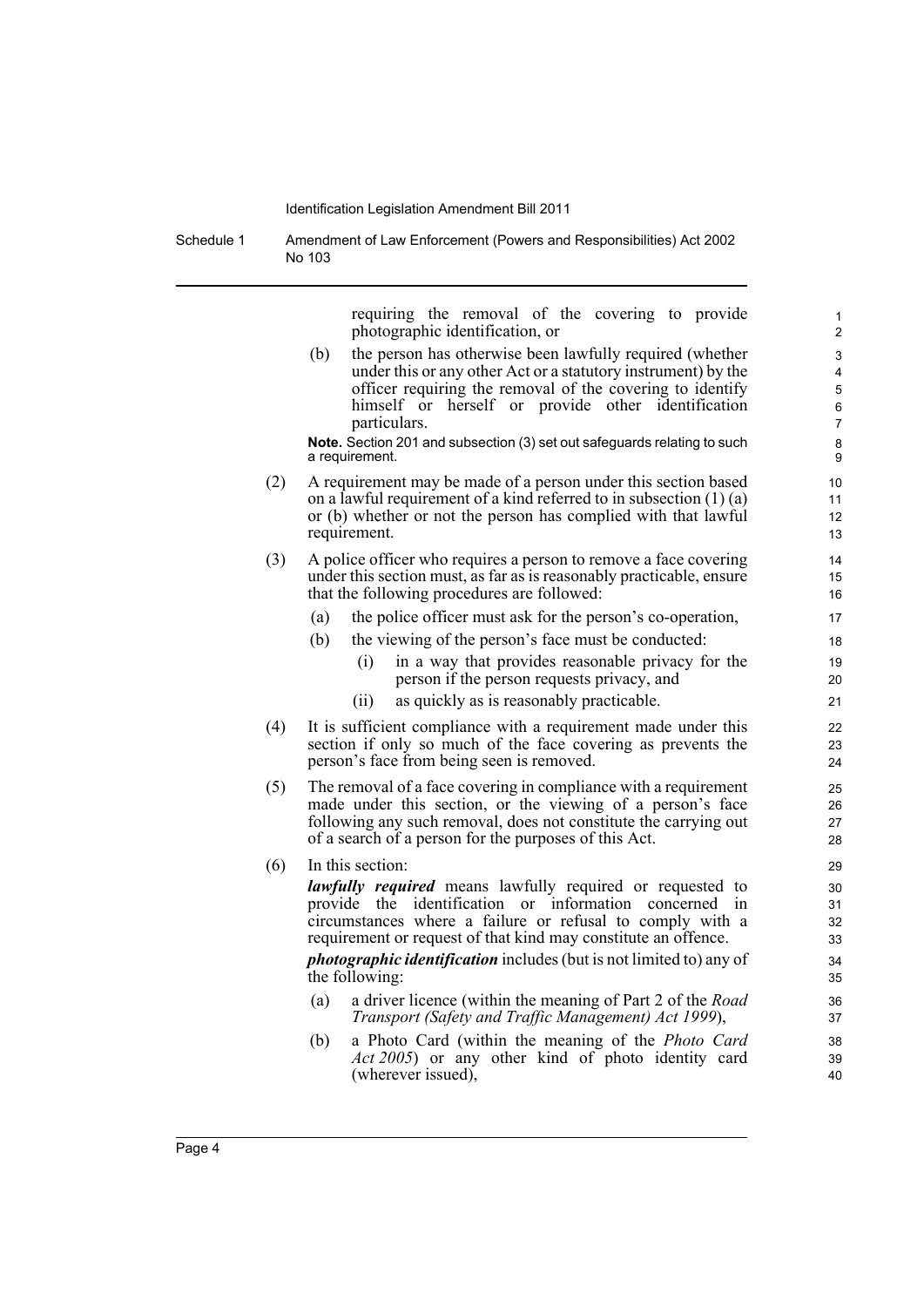Amendment of Law Enforcement (Powers and Responsibilities) Act 2002 No 103 Schedule 1

|     |            |     | (c) | a passport (wherever issued),                                                                                                                                                                                                                                                    | $\mathbf{1}$                   |
|-----|------------|-----|-----|----------------------------------------------------------------------------------------------------------------------------------------------------------------------------------------------------------------------------------------------------------------------------------|--------------------------------|
|     |            |     | (d) | any other licence, permit or authority bearing a photograph<br>of its holder (wherever issued),                                                                                                                                                                                  | $\boldsymbol{2}$<br>3          |
|     |            |     | (e) | any other identification with a photograph that is<br>identification of a kind prescribed by the regulations.                                                                                                                                                                    | $\overline{4}$<br>5            |
|     | 19B        |     |     | Failure of person to remove face covering when required                                                                                                                                                                                                                          | 6                              |
|     |            | (1) |     | A person who is required by a police officer in accordance with<br>sections 19A and 201 to remove a face covering must not,<br>without special justification, fail or refuse to comply with the<br>requirement.                                                                  | $\overline{7}$<br>8<br>9<br>10 |
|     |            |     |     | Maximum penalty:                                                                                                                                                                                                                                                                 | 11                             |
|     |            |     | (a) | in the case of a person who is required to remove a face<br>covering following a request made to the person under<br>section 14 (Power of police officer to request disclosure of<br>driver or passenger identity)—50 penalty units<br>or<br>12 months imprisonment, or both, or | 12<br>13<br>14<br>15<br>16     |
|     |            |     | (b) | in any other case—2 penalty units.                                                                                                                                                                                                                                               | 17                             |
|     |            | (2) |     | A person has a <i>special justification</i> for not removing a face<br>covering if (and only if):                                                                                                                                                                                | 18<br>19                       |
|     |            |     | (a) | the person has a legitimate medical reason for not<br>removing the face covering, or                                                                                                                                                                                             | 20<br>21                       |
|     |            |     | (b) | the person has any other excuse for not removing the face<br>covering that is an excuse of a kind prescribed by the<br>regulations.                                                                                                                                              | 22<br>23<br>24                 |
|     |            | (3) |     | The onus of proof of a special justification lies on the person<br>claiming to have the special justification.                                                                                                                                                                   | 25<br>26                       |
|     | <b>19C</b> |     |     | Division does not limit other police powers                                                                                                                                                                                                                                      | 27                             |
|     |            |     |     | The provisions of this Division do not limit any power that a<br>police officer may have (apart from this Division) to require a<br>person to remove a face covering.                                                                                                            | 28<br>29<br>30                 |
| [6] |            |     |     | Section 201 Supplying police officer's details and giving warnings                                                                                                                                                                                                               | 31                             |
|     |            |     |     | Insert "(including a power to require the removal of a face covering for<br>identification purposes)" after "another person" in section 201 $(3)(g)$ .                                                                                                                           | 32<br>33                       |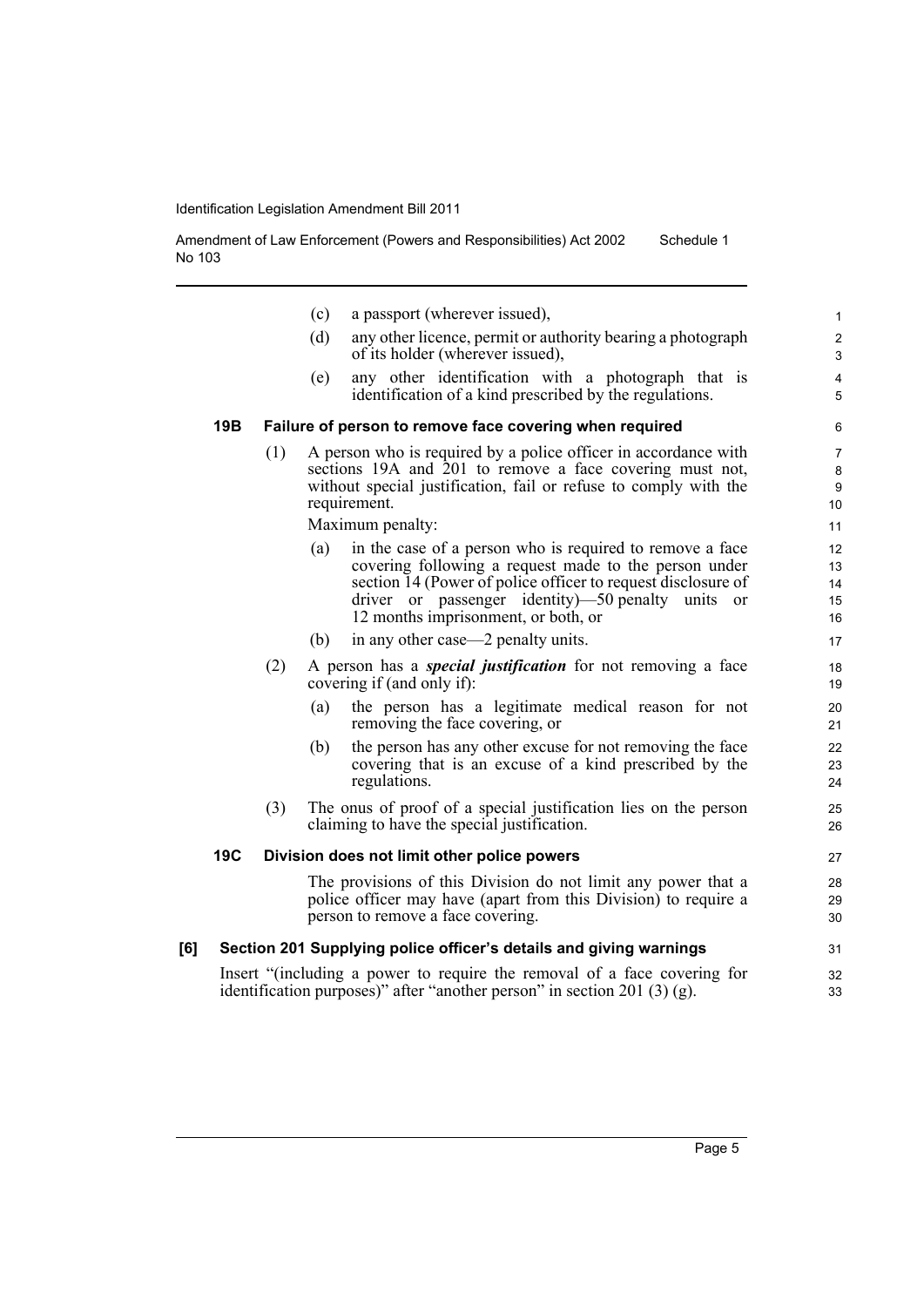Schedule 1 Amendment of Law Enforcement (Powers and Responsibilities) Act 2002 No 103

#### **[7] Section 242B**

Insert after section 242A:

#### **242B Monitoring of operation of Division 4 of Part 3 by Ombudsman**

(1) For the period of 12 months after the commencement of Division 4 of Part 3, the Ombudsman is to keep under scrutiny the exercise of the functions conferred on police officers under that Division.

1  $\mathfrak{p}$ 

- (2) For that purpose, the Ombudsman may require the Commissioner of Police to provide information about the exercise of those functions.
- (3) The Ombudsman must, as soon as practicable after the expiration of that 12-month period, prepare a report of the Ombudsman's work and activities under this section and furnish a copy of the report to the Minister, the Minister for Police and Emergency Services and the Commissioner of Police.
- (4) The Ombudsman may in the report identify, and include recommendations for consideration by the Minister about, amendments that might appropriately be made to Division 4 of Part 3 with respect to the exercise of functions conferred on police officers under that Division.
- (5) The Ombudsman may at any time make a special report on any matter arising out of the operation of Division 4 of Part 3 to the Minister.
- (6) The Minister is to lay (or cause to be laid) a copy of any report made or furnished to the Minister under this section before both Houses of Parliament as soon as practicable after the Minister receives the report.
- (7) If a House of Parliament is not sitting when the Minister seeks to furnish a report to it, the Minister may present copies of the report to the Clerk of the House concerned.
- (8) A report presented to the Clerk of a House:
	- (a) is, on presentation and for all purposes, taken to have been laid before the House, and
	- (b) may be printed by authority of the Clerk of the House, and
	- (c) if printed by authority of the Clerk, is for all purposes taken to be a document published by or under the authority of the House, and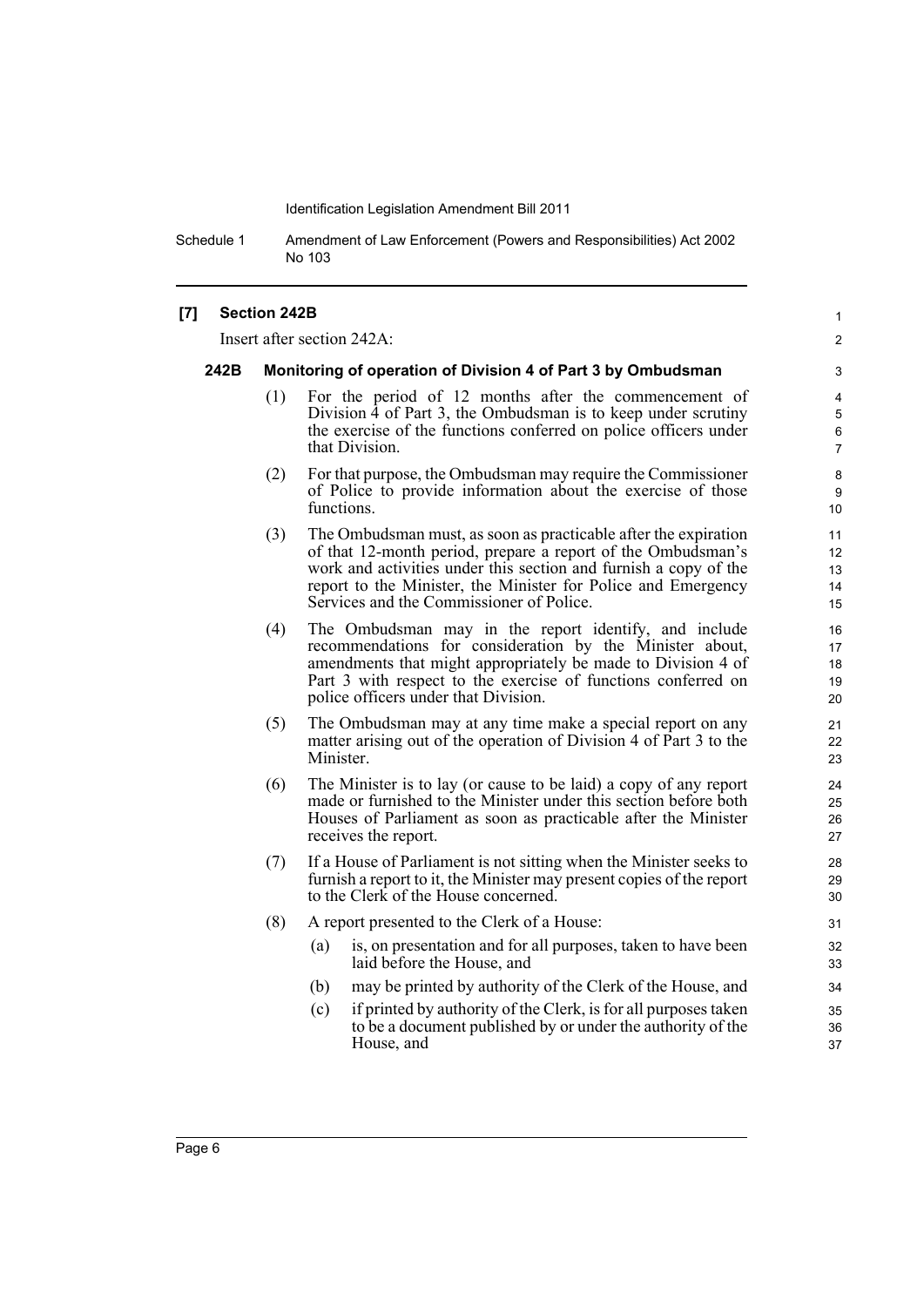| Amendment of Law Enforcement (Powers and Responsibilities) Act 2002 | Schedule 1 |
|---------------------------------------------------------------------|------------|
| No 103                                                              |            |

|     | is to be recorded:<br>(d)<br>in the case of the Legislative Council—in the<br>(1)<br>Minutes of the Proceedings of the Legislative<br>Council, and                                                 | 1<br>2<br>3<br>4 |
|-----|----------------------------------------------------------------------------------------------------------------------------------------------------------------------------------------------------|------------------|
|     | in the case of the Legislative Assembly—in the<br>(11)<br>Votes and Proceedings of the Legislative Assembly,<br>on the first sitting day of the House after receipt of the<br>report by the Clerk. | 5<br>6<br>7<br>8 |
| [8] | Schedule 5 Savings, transitional and other provisions                                                                                                                                              | 9                |
|     | Insert at the end of clause $1(1)$ :                                                                                                                                                               | 10               |
|     | Identification Legislation Amendment Act 2011                                                                                                                                                      | 11               |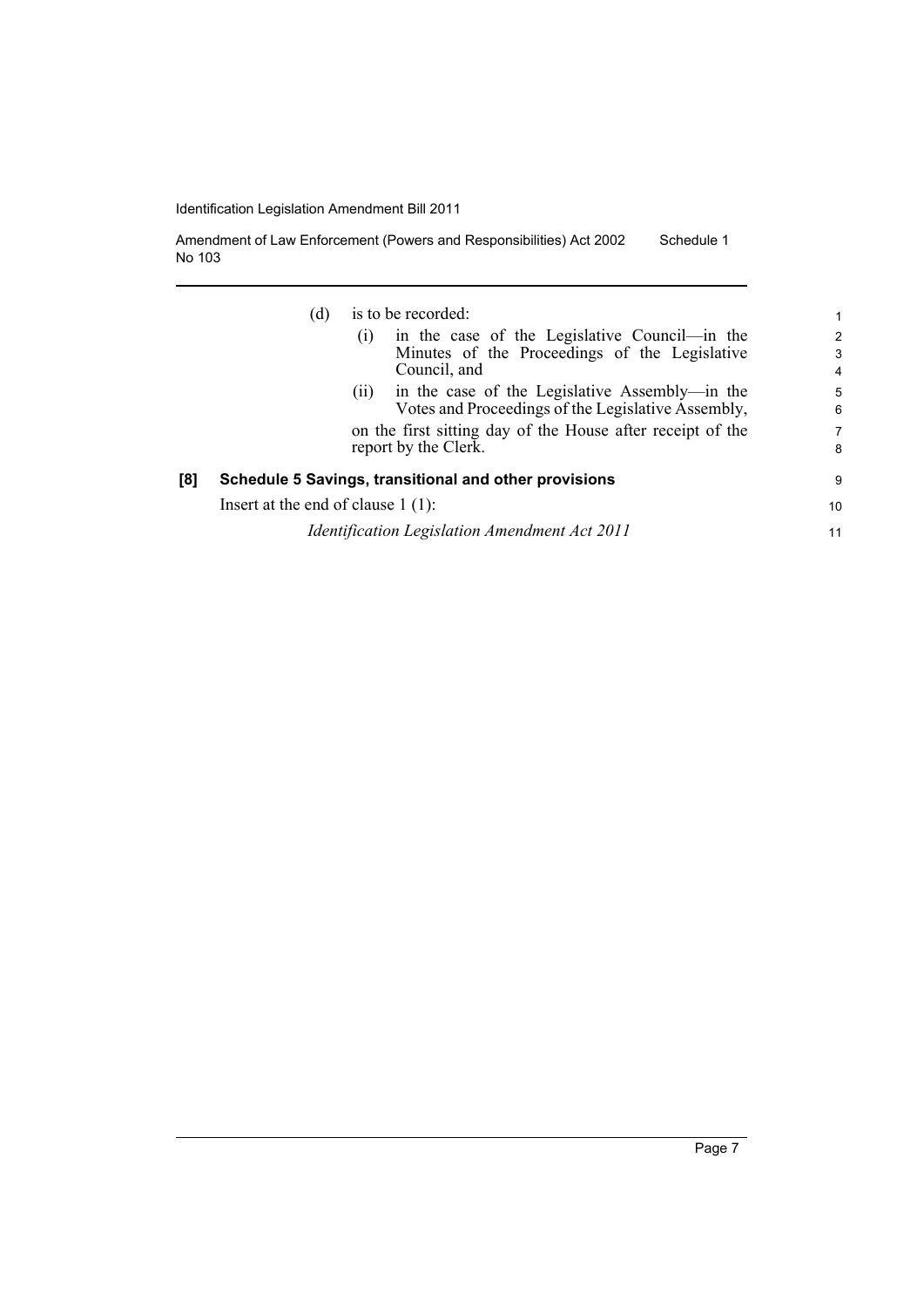<span id="page-15-0"></span>

|               |     | <b>Schedule 2</b> |                         | Amendment of other legislation                                                                                                                                                                                                                                                                                                       |
|---------------|-----|-------------------|-------------------------|--------------------------------------------------------------------------------------------------------------------------------------------------------------------------------------------------------------------------------------------------------------------------------------------------------------------------------------|
| 2.1           |     |                   |                         | <b>Children (Detention Centres) Act 1987 No 57</b>                                                                                                                                                                                                                                                                                   |
|               |     |                   |                         | <b>Section 32A Regulations</b>                                                                                                                                                                                                                                                                                                       |
|               |     |                   |                         | Insert at the end of section 32A (j) $(v)$ :                                                                                                                                                                                                                                                                                         |
|               |     |                   |                         | and                                                                                                                                                                                                                                                                                                                                  |
|               |     |                   |                         | without limiting subparagraphs (iv) and (v), the<br>(vi)<br>identification of visitors (including the removal of<br>face coverings within the meaning of the Law<br>Enforcement (Powers and<br><i>Responsibilities</i> )<br><i>Act 2002</i> for that purpose),                                                                       |
| $2.2^{\circ}$ |     |                   |                         | <b>Children (Detention Centres) Regulation 2010</b>                                                                                                                                                                                                                                                                                  |
|               |     | <b>Clause 34A</b> |                         |                                                                                                                                                                                                                                                                                                                                      |
|               |     |                   | Insert after clause 34: |                                                                                                                                                                                                                                                                                                                                      |
|               | 34A |                   |                         | Removal of face coverings by visitors                                                                                                                                                                                                                                                                                                |
|               |     | (1)               |                         | A juvenile justice officer may require a visitor to remove any face<br>covering worn by the visitor so as to enable the visitor's face to<br>be seen by the officer or another juvenile justice officer or person<br>assisting in following the procedures set out in subclause (2).                                                 |
|               |     | (2)               |                         | A juvenile justice officer who requires a visitor to remove a face<br>covering under this clause must, as far as is reasonably<br>practicable, ensure that the following procedures are followed:                                                                                                                                    |
|               |     |                   | (a)                     | the juvenile justice officer must ask for the visitor's<br>co-operation,                                                                                                                                                                                                                                                             |
|               |     |                   | (b)                     | the viewing of the visitor's face must be conducted:                                                                                                                                                                                                                                                                                 |
|               |     |                   |                         | in a way that provides reasonable privacy for the<br>(i)<br>visitor if the visitor requests privacy, and                                                                                                                                                                                                                             |
|               |     |                   |                         | as quickly as is reasonably practicable,<br>(ii)                                                                                                                                                                                                                                                                                     |
|               |     |                   | (c)                     | the viewing of the face of a child under 12 years of age may<br>only be conducted if a responsible person for the child is<br>present during the viewing,                                                                                                                                                                            |
|               |     |                   | (d)                     | if the visitor is 12 years old or older and requests it—the<br>viewing of the visitor's face is to be conducted by a<br>juvenile justice officer of the same sex as the visitor or, if<br>a juvenile justice officer of that sex is unavailable, by<br>another person of that sex at the direction of a juvenile<br>justice officer, |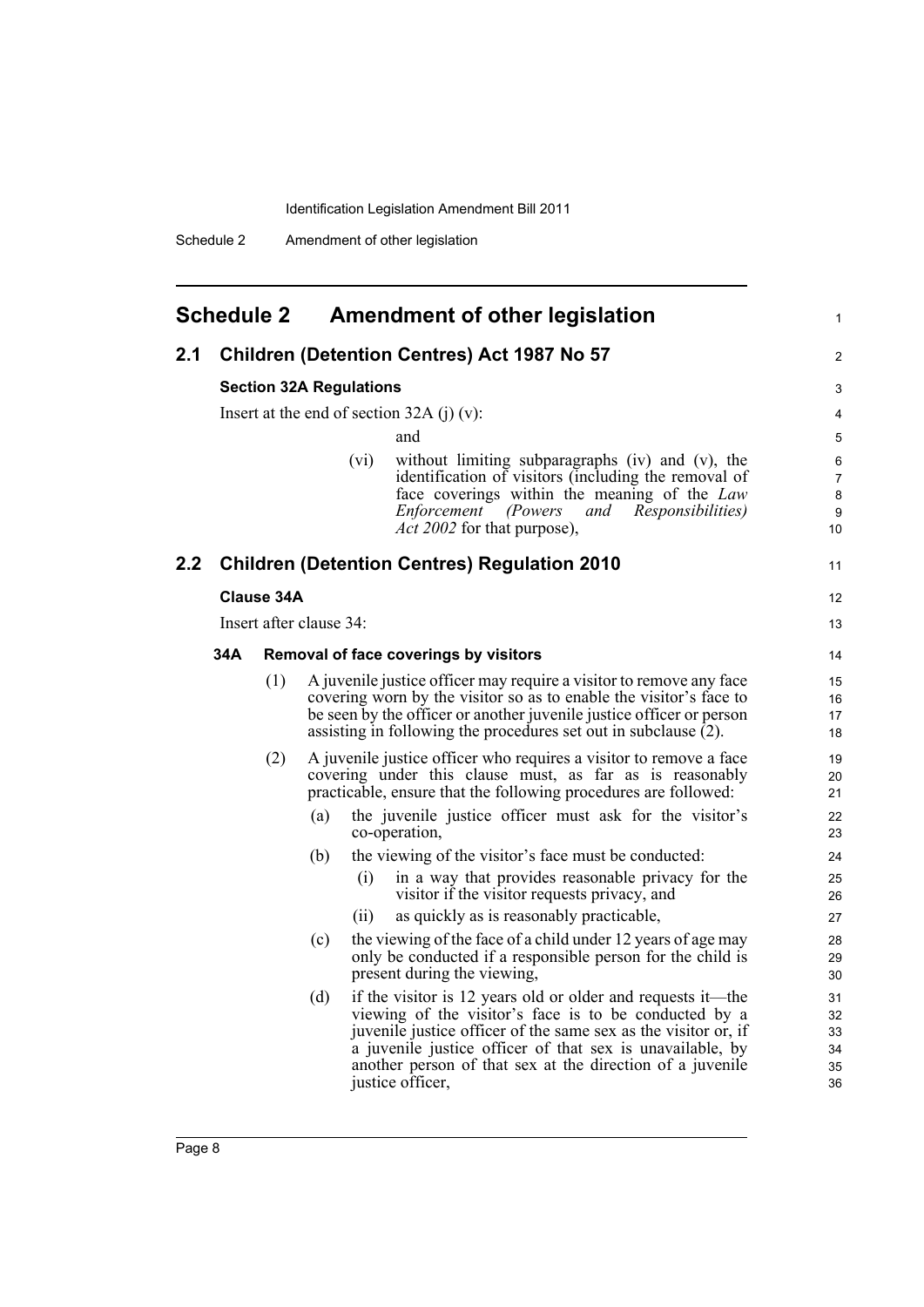Amendment of other legislation Schedule 2

 $[1]$ 

|       |                              | (e)<br>if the visitor is a child under 12 years old and the<br>responsible person for the child requests it—the viewing of<br>the child's face is to be conducted by a female juvenile<br>justice officer or, if a female juvenile justice officer is<br>unavailable, by another female person at the direction of a<br>juvenile justice officer.                                                                                                            | 1<br>$\overline{2}$<br>$\mathfrak{S}$<br>$\overline{4}$<br>5<br>6 |
|-------|------------------------------|--------------------------------------------------------------------------------------------------------------------------------------------------------------------------------------------------------------------------------------------------------------------------------------------------------------------------------------------------------------------------------------------------------------------------------------------------------------|-------------------------------------------------------------------|
|       | (3)                          | It is sufficient compliance with a requirement made under this<br>clause if only so much of the face covering as prevents the<br>visitor's face from being seen is removed.                                                                                                                                                                                                                                                                                  | 7<br>8<br>9                                                       |
|       | (4)                          | A juvenile justice officer may not require a visitor to remove a<br>face covering under this clause if the visitor establishes, to the<br>officer's satisfaction, that the visitor has a special justification for<br>not removing the face covering.<br>Note. A special justification includes having a legitimate medical reason<br>for not removing the face covering.                                                                                    | 10<br>11<br>12 <sup>2</sup><br>13<br>14<br>15                     |
|       | (5)                          | A visitor who does not comply with a requirement under this<br>clause may be refused a visit to the detention centre.                                                                                                                                                                                                                                                                                                                                        | 16<br>17                                                          |
|       | (6)                          | In this clause:<br><i>face</i> and <i>face covering</i> have the same meanings as they have in<br>the Law Enforcement (Powers and Responsibilities) Act 2002.<br><i>responsible person</i> for a child has the same meaning as it has in<br>section 10 of the Court Security Act 2005.<br><i>special justification</i> has the same meaning as it has in<br>section 19B<br>Enforcement<br>the<br>(Powers)<br>οť<br>Law<br>and<br>Responsibilities) Act 2002. | 18<br>19<br>20<br>21<br>22<br>23<br>24<br>25                      |
| 2.3   |                              | <b>Court Security Act 2005 No 1</b>                                                                                                                                                                                                                                                                                                                                                                                                                          | 26                                                                |
| [1]   | <b>Section 4 Definitions</b> | Insert in alphabetical order in section $4(1)$ :<br><i>face</i> and <i>face covering</i> have the same meanings as they have in<br>the Law Enforcement (Powers and Responsibilities) Act 2002.                                                                                                                                                                                                                                                               | 27<br>28<br>29<br>30                                              |
| $[2]$ |                              | Section 4 (1), definition of "personal search"                                                                                                                                                                                                                                                                                                                                                                                                               | 31                                                                |
|       |                              | Omit "things." from paragraph (c). Insert instead:<br>things,<br>but does not include requiring a person to remove a face<br>covering.                                                                                                                                                                                                                                                                                                                       | 32<br>33<br>34<br>35                                              |
|       |                              |                                                                                                                                                                                                                                                                                                                                                                                                                                                              |                                                                   |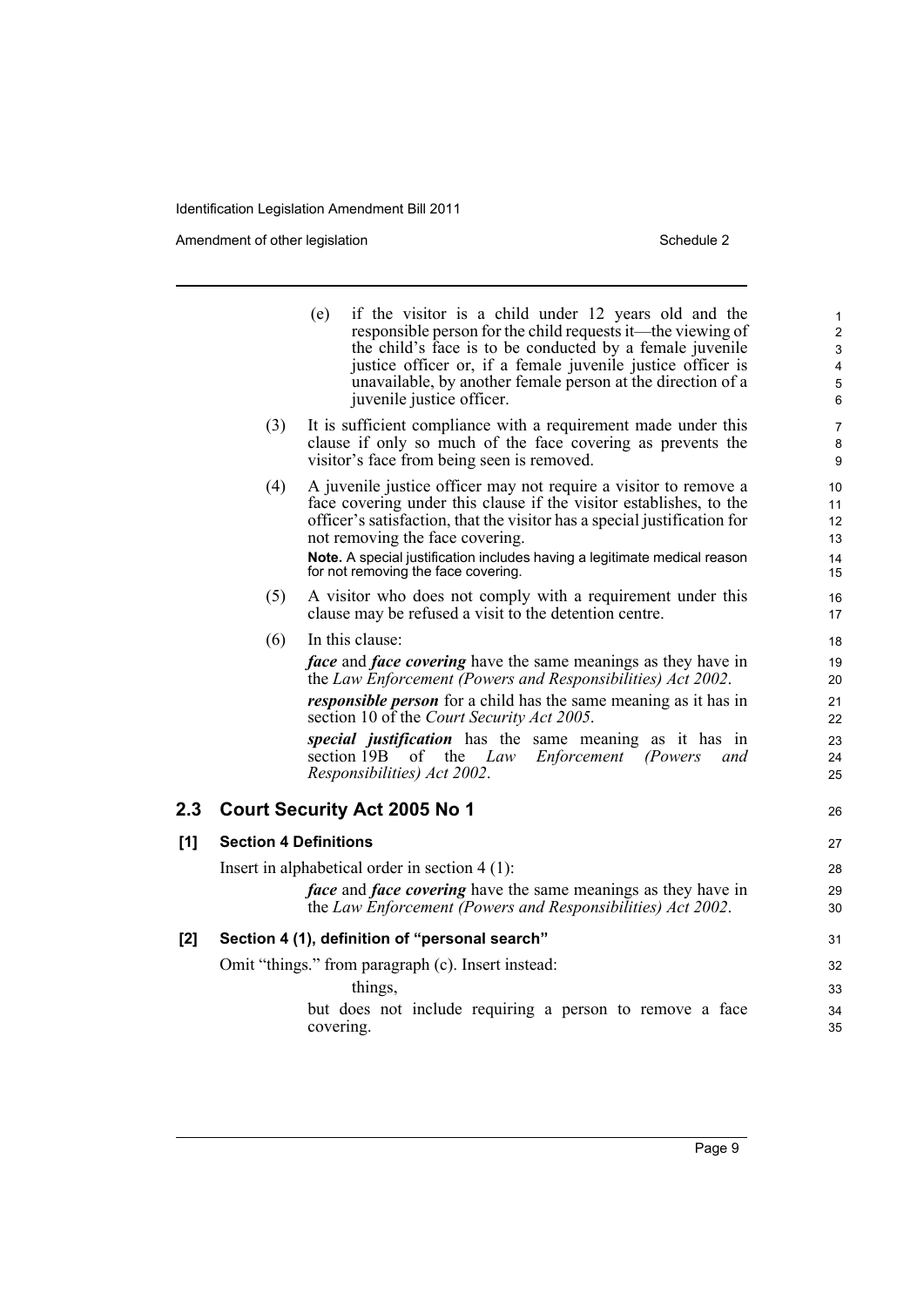Schedule 2 Amendment of other legislation

| [3] | <b>Section 13A</b><br>Insert after section 13: |     |                                                                                                                                                                                                                                                                                                                       |                               |
|-----|------------------------------------------------|-----|-----------------------------------------------------------------------------------------------------------------------------------------------------------------------------------------------------------------------------------------------------------------------------------------------------------------------|-------------------------------|
|     |                                                |     |                                                                                                                                                                                                                                                                                                                       |                               |
|     | <b>13A</b>                                     |     | Power to require removal of face coverings                                                                                                                                                                                                                                                                            | 3                             |
|     |                                                | (1) | A security officer may require a person who is wearing a face<br>covering to remove the covering so as to enable the officer, or<br>another security officer or person assisting in following the<br>procedures set out in subsection $(2)$ , to see the person's face if:                                            | 4<br>5<br>6<br>$\overline{7}$ |
|     |                                                |     | (a)<br>the person is seeking to enter court premises, or                                                                                                                                                                                                                                                              | 8                             |
|     |                                                |     | the officer arrests, or has grounds for arresting, the person<br>(b)<br>under this Act.                                                                                                                                                                                                                               | 9<br>10                       |
|     |                                                |     | Note. Section 16 sets out the circumstances in which a security officer<br>may arrest a person.                                                                                                                                                                                                                       | 11<br>12                      |
|     |                                                | (2) | A security officer who requires a person to remove a face<br>covering under this section must, as far as is reasonably<br>practicable, ensure that the following procedures are followed:                                                                                                                             | 13<br>14<br>15                |
|     |                                                |     | the security officer must ask for the person's co-operation,<br>(a)                                                                                                                                                                                                                                                   | 16                            |
|     |                                                |     | the viewing of the person's face must be conducted:<br>(b)                                                                                                                                                                                                                                                            | 17                            |
|     |                                                |     | in a way that provides reasonable privacy for the<br>(i)<br>person if the person requests privacy, and                                                                                                                                                                                                                | 18<br>19                      |
|     |                                                |     | as quickly as is reasonably practicable,<br>(ii)                                                                                                                                                                                                                                                                      | 20                            |
|     |                                                |     | the viewing of the face of a child under 12 years of age may<br>(c)<br>only be conducted if a responsible person for the child is<br>present during the viewing,                                                                                                                                                      | 21<br>22<br>23                |
|     |                                                |     | if the person is 12 years old or older and requests it—the<br>(d)<br>viewing of the person's face is to be conducted by a<br>security officer of the same sex as the person or, if a<br>security officer of that sex is unavailable, by another<br>person of that sex at the direction of a security officer,         | 24<br>25<br>26<br>27<br>28    |
|     |                                                |     | if the person is a child under 12 years old and the<br>(e)<br>responsible person for the child requests it—the viewing of<br>the child's face is to be conducted by a female security<br>officer or, if a female security officer is unavailable, by<br>another female person at the direction of a security officer. | 29<br>30<br>31<br>32<br>33    |
|     |                                                | (3) | If a security officer:                                                                                                                                                                                                                                                                                                | 34                            |
|     |                                                |     | (a)<br>makes a requirement of a person under subsection $(1)$ (a)<br>and the person fails immediately to comply with that<br>requirement or to leave the court premises, or                                                                                                                                           | 35<br>36<br>37                |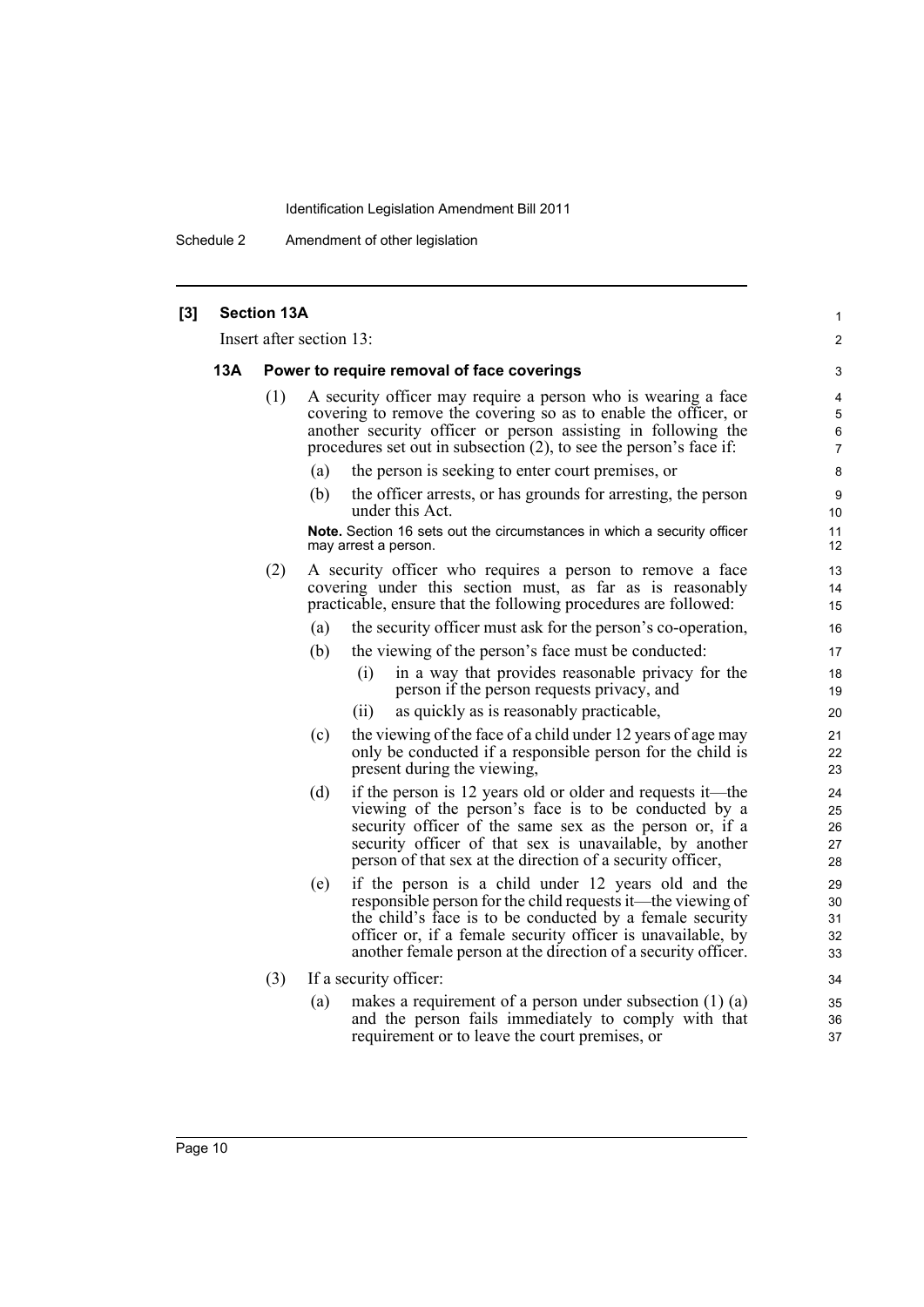Amendment of other legislation Schedule 2

|     | (b)                                                                                                                                                                         | makes a requirement of a person under subsection $(1)$ (b)<br>and the person fails immediately to comply with that<br>requirement,                                                                                                                                                                                                                     | 1<br>$\overline{2}$<br>3         |
|-----|-----------------------------------------------------------------------------------------------------------------------------------------------------------------------------|--------------------------------------------------------------------------------------------------------------------------------------------------------------------------------------------------------------------------------------------------------------------------------------------------------------------------------------------------------|----------------------------------|
|     |                                                                                                                                                                             | the security officer may again make the requirement and, in that<br>case, must:                                                                                                                                                                                                                                                                        | $\overline{4}$<br>5              |
|     | (c)                                                                                                                                                                         | where the requirement being repeated was made under<br>subsection $(\overline{1})$ (a)—warn the person that a failure<br>immediately to comply with the requirement or leave the<br>court premises may be an offence, and                                                                                                                              | 6<br>$\overline{7}$<br>8<br>9    |
|     | (d)                                                                                                                                                                         | where the requirement being repeated was made under<br>subsection $(\overline{1})$ (b)—warn the person that a failure<br>immediately to comply with the requirement may be an<br>offence, and                                                                                                                                                          | 10<br>11<br>12<br>13             |
|     | (e)                                                                                                                                                                         | provide the person with the information referred to in<br>section 20 (2) (a)–(c).                                                                                                                                                                                                                                                                      | 14<br>15                         |
| (4) |                                                                                                                                                                             | A security officer may not make a requirement in accordance<br>with subsection (3) if the person establishes, to the officer's<br>satisfaction, that the person has a special justification for not<br>removing the face covering.<br>Note. A special justification includes having a legitimate medical reason<br>for not removing the face covering. | 16<br>17<br>18<br>19<br>20<br>21 |
| (5) |                                                                                                                                                                             | If a security officer makes a requirement of a person in<br>accordance with subsection (3), the person must immediately:                                                                                                                                                                                                                               | 22<br>23                         |
|     | (a)                                                                                                                                                                         | comply with the requirement, or                                                                                                                                                                                                                                                                                                                        | 24                               |
|     | (b)                                                                                                                                                                         | in the case of a requirement made of a person seeking to<br>enter court premises—leave the court premises.                                                                                                                                                                                                                                             | 25<br>26                         |
|     |                                                                                                                                                                             | Maximum penalty (subsection $(5)$ ): 5 penalty units.                                                                                                                                                                                                                                                                                                  | 27                               |
| (6) | It is sufficient compliance with a requirement made under this<br>section if only so much of the face covering as prevents the<br>person's face from being seen is removed. |                                                                                                                                                                                                                                                                                                                                                        |                                  |
| (7) |                                                                                                                                                                             | This section does not limit any other power that a security officer<br>may have under section 14 or any other provision of this Act.                                                                                                                                                                                                                   | 31<br>32                         |
| (8) |                                                                                                                                                                             | In this section:                                                                                                                                                                                                                                                                                                                                       | 33                               |
|     |                                                                                                                                                                             | <i>responsible person</i> for a child has the same meaning as it has in<br>section 10.                                                                                                                                                                                                                                                                 | 34<br>35                         |
|     |                                                                                                                                                                             | special justification has the same meaning as it has in<br>section 19B<br>Enforcement (Powers<br>οf<br>the<br>Law<br>and<br>Responsibilities) Act 2002.                                                                                                                                                                                                | 36<br>37<br>38                   |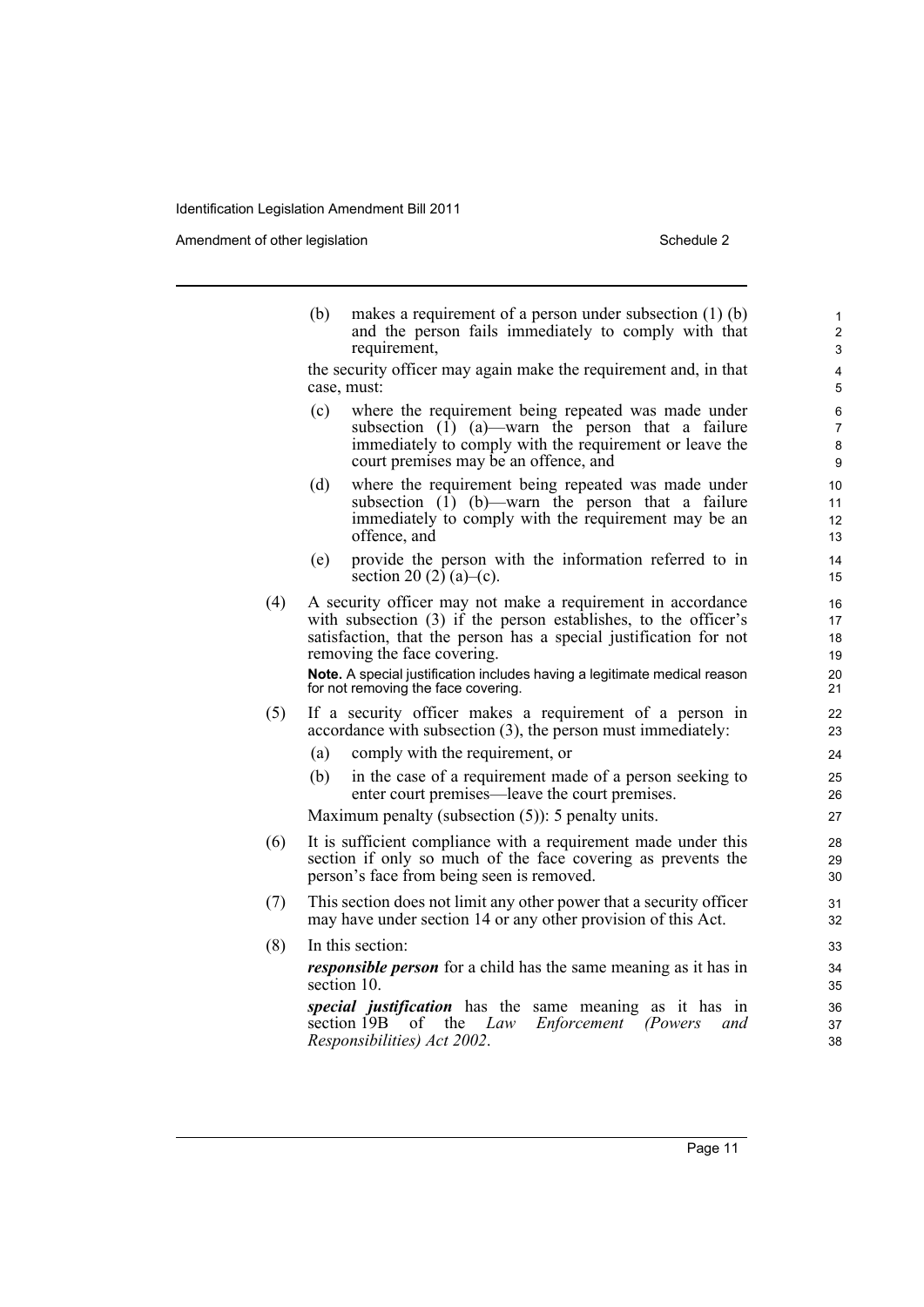Schedule 2 Amendment of other legislation

| [4]   |                      |                                          | Section 20 Safeguards concerning exercise of relevant powers                                                                                                                                                                                                               | $\mathbf{1}$               |
|-------|----------------------|------------------------------------------|----------------------------------------------------------------------------------------------------------------------------------------------------------------------------------------------------------------------------------------------------------------------------|----------------------------|
|       |                      |                                          | Omit "10 or 11" from section 20 (1) (a). Insert instead "10, 11 or 13A".                                                                                                                                                                                                   | $\overline{2}$             |
| [5]   | Section 20 (1), note |                                          |                                                                                                                                                                                                                                                                            | 3                          |
|       |                      |                                          | Omit "10 and 11". Insert instead "10, 11 and 13A".                                                                                                                                                                                                                         | $\overline{4}$             |
| 2.4   |                      |                                          | <b>Crimes (Administration of Sentences) Act 1999 No 93</b>                                                                                                                                                                                                                 | 5                          |
| [1]   |                      | <b>Section 79 Regulations</b>            |                                                                                                                                                                                                                                                                            | 6                          |
|       |                      | Insert at the end of section 79 (i) (v): |                                                                                                                                                                                                                                                                            | $\overline{7}$             |
|       |                      |                                          | and                                                                                                                                                                                                                                                                        | 8                          |
|       |                      | (vi)                                     | without limiting subparagraphs (iv) and (v), the<br>identification of visitors (including the removal of<br>face coverings within the meaning of the Law<br>Enforcement<br>(Powers<br><i>Responsibilities</i> )<br>and<br><i>Act 2002</i> for that purpose),               | 9<br>10<br>11<br>12<br>13  |
| $[2]$ |                      | <b>Section 106ZA Regulations</b>         |                                                                                                                                                                                                                                                                            | 14                         |
|       |                      |                                          | Insert at the end of section $106ZA(e)(v)$ :                                                                                                                                                                                                                               | 15                         |
|       |                      |                                          | and                                                                                                                                                                                                                                                                        | 16                         |
|       |                      | (vi)                                     | without limiting subparagraphs (iv) and (v), the<br>identification of visitors (including the removal of<br>face coverings within the meaning of the Law<br><b>Enforcement</b><br>(Powers)<br>and<br><i>Responsibilities</i> )<br><i>Act 2002</i> for that purpose),       | 17<br>18<br>19<br>20<br>21 |
| 2.5   |                      |                                          | <b>Crimes (Administration of Sentences) Regulation 2008</b>                                                                                                                                                                                                                | 22                         |
| [1]   |                      |                                          | Clause 89 Proof of identity of visitor and purpose of visit may be required                                                                                                                                                                                                | 23                         |
|       |                      | Insert after clause $89(2)$ :            |                                                                                                                                                                                                                                                                            | 24                         |
|       | (2A)                 |                                          | An authorised officer may require a visitor to remove any face<br>covering worn by the visitor so as to enable the visitor's face to<br>be seen by the officer or another authorised officer or person<br>assisting in following the procedures set out in subclause (2B). | 25<br>26<br>27<br>28       |
|       | (2B)                 |                                          | An authorised officer who requires a visitor to remove a face<br>covering under subclause $(2\overline{A})$ must, as far as is reasonably<br>practicable, ensure that the following procedures are followed:                                                               | 29<br>30<br>31             |
|       |                      | (a)                                      | the authorised officer must ask for the visitor's<br>co-operation,                                                                                                                                                                                                         | 32<br>33                   |
|       |                      | (b)                                      | the viewing of the visitor's face must be conducted:                                                                                                                                                                                                                       | 34                         |
|       |                      |                                          |                                                                                                                                                                                                                                                                            |                            |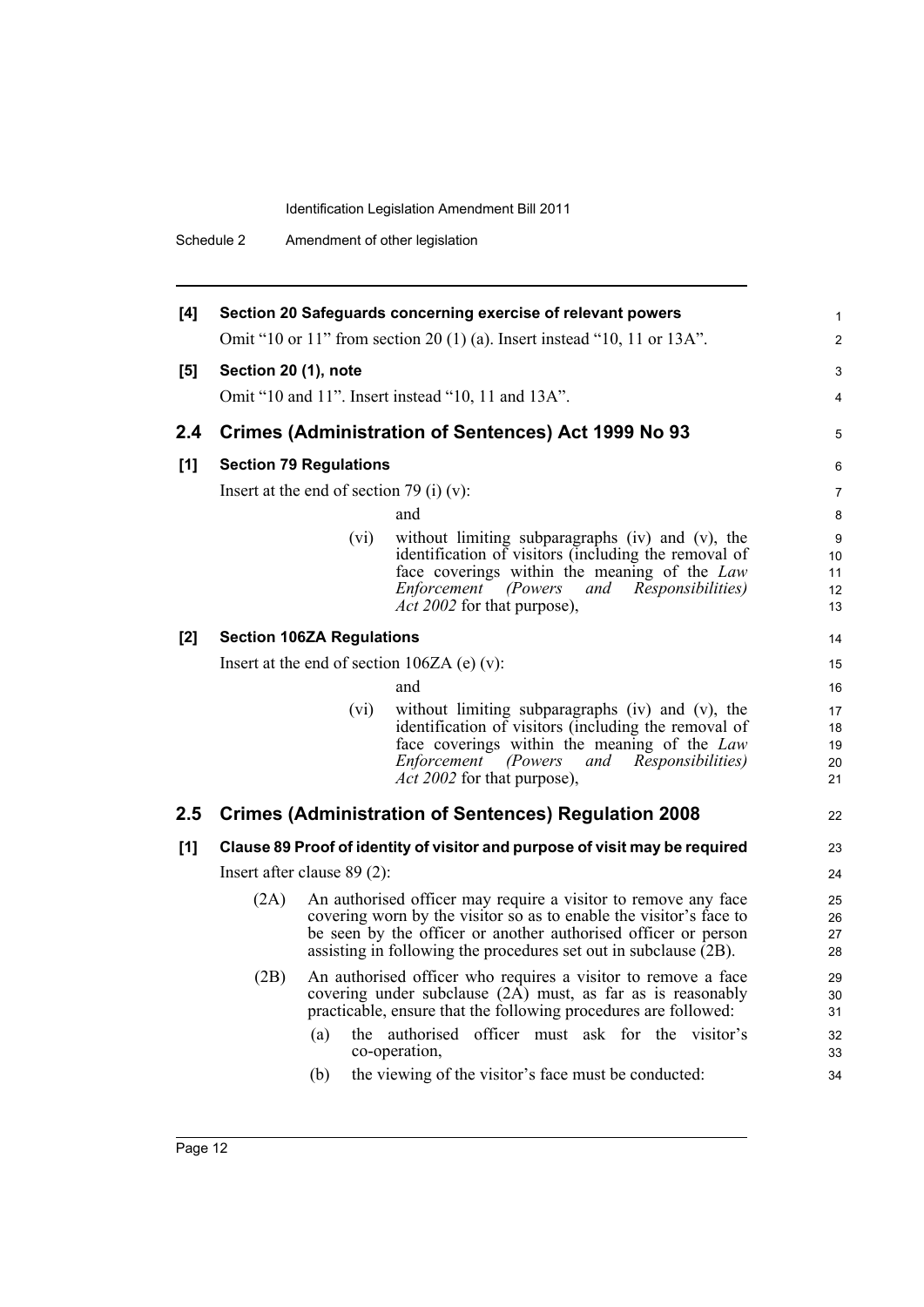Amendment of other legislation Schedule 2

**[2] Clause 89 (3)**

**[3] Clause 89 (4)**

|                      | (i)<br>in a way that provides reasonable privacy for the<br>visitor if the visitor requests privacy, and                                                                                                                                                                                                                                                                | 1<br>$\overline{2}$              |
|----------------------|-------------------------------------------------------------------------------------------------------------------------------------------------------------------------------------------------------------------------------------------------------------------------------------------------------------------------------------------------------------------------|----------------------------------|
|                      | (ii)<br>as quickly as is reasonably practicable,                                                                                                                                                                                                                                                                                                                        | 3                                |
|                      | the viewing of the face of a child under 12 years of age may<br>(c)<br>only be conducted if a responsible person for the child is<br>present during the viewing,                                                                                                                                                                                                        | 4<br>5<br>6                      |
|                      | (d)<br>if the visitor is 12 years old or older and requests it—the<br>viewing of the visitor's face is to be conducted by an<br>authorised officer of the same sex as the visitor or, if an<br>authorised officer of that sex is unavailable, by another<br>person of that sex at the direction of an authorised officer,                                               | 7<br>8<br>9<br>10<br>11          |
|                      | if the visitor is a child under 12 years old and the<br>(e)<br>responsible person for the child requests it—the viewing of<br>the child's face is to be conducted by a female authorised<br>officer or, if a female authorised officer is unavailable, by<br>another female person at the direction of an authorised<br>officer.                                        | 12<br>13<br>14<br>15<br>16<br>17 |
| (2C)                 | It is sufficient compliance with a requirement made under<br>subclause (2A) if only so much of the face covering as prevents<br>the visitor's face from being seen is removed.                                                                                                                                                                                          | 18<br>19<br>20                   |
| (2D)                 | An authorised officer may not require a visitor to remove a face<br>covering under subclause (2A) if the visitor establishes, to the<br>officer's satisfaction, that the visitor has a special justification for<br>not removing the face covering.<br>Note. A special justification includes having a legitimate medical reason<br>for not removing the face covering. | 21<br>22<br>23<br>24<br>25<br>26 |
| <b>Clause 89 (3)</b> |                                                                                                                                                                                                                                                                                                                                                                         | 27                               |
|                      | Insert "or $(2A)$ " after "subclause $(1)$ ".                                                                                                                                                                                                                                                                                                                           | 28                               |
| <b>Clause 89 (4)</b> |                                                                                                                                                                                                                                                                                                                                                                         | 29                               |
|                      | Insert after clause $89(3)$ :                                                                                                                                                                                                                                                                                                                                           | 30                               |
| (4)                  | In this clause:                                                                                                                                                                                                                                                                                                                                                         | 31                               |
|                      | <i>face</i> and <i>face covering</i> have the same meanings as they have in<br>the Law Enforcement (Powers and Responsibilities) Act 2002.                                                                                                                                                                                                                              | 32<br>33                         |
|                      | <i>responsible person</i> for a child has the same meaning as it has in<br>section 10 of the Court Security Act 2005.                                                                                                                                                                                                                                                   | 34<br>35                         |
|                      | special justification has the same meaning as it has in<br>section 19B<br>Law<br>Enforcement (Powers<br>οf<br>the<br>and<br>Responsibilities) Act 2002.                                                                                                                                                                                                                 | 36<br>37<br>38                   |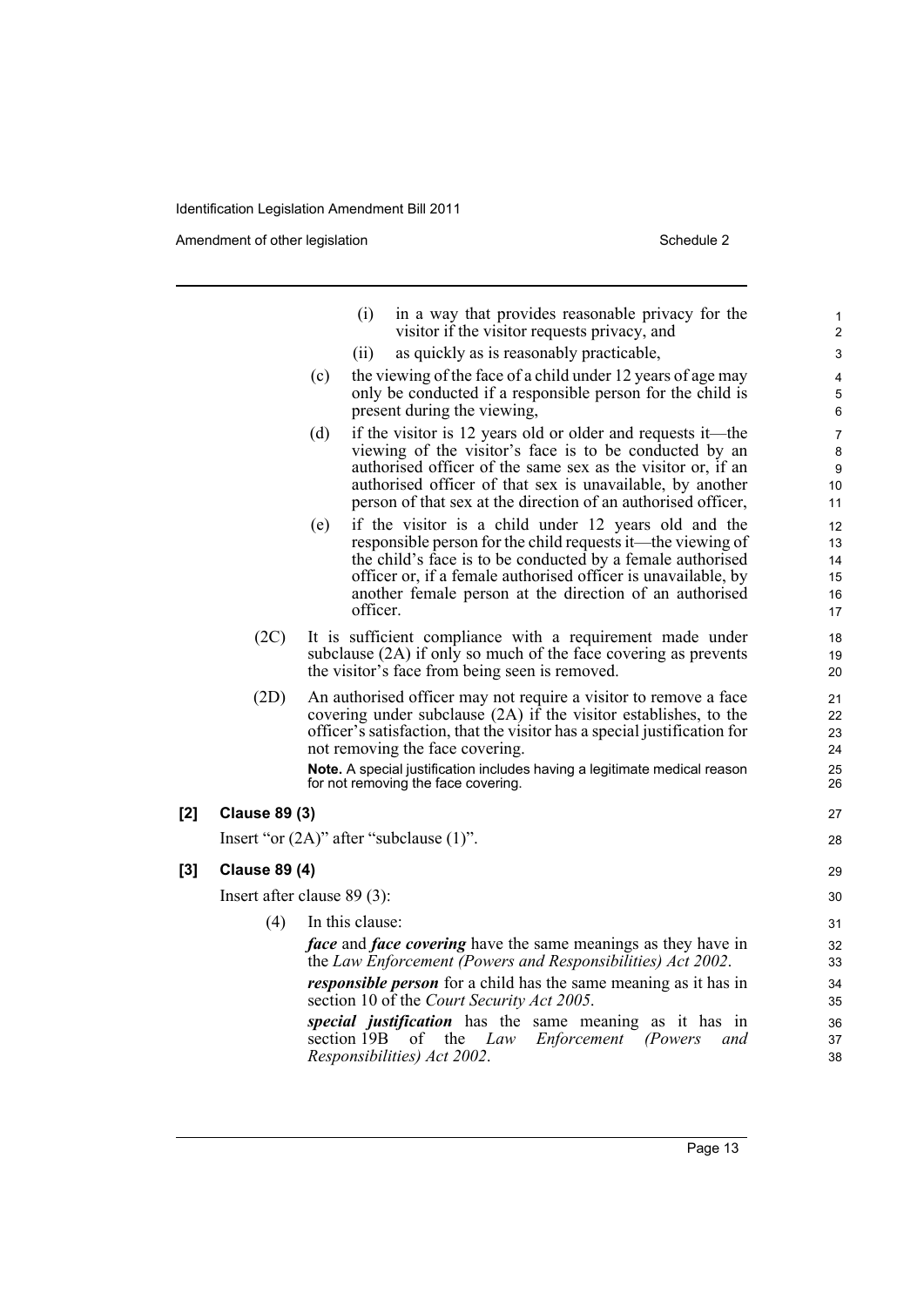Schedule 2 Amendment of other legislation

| 2.6 | <b>Oaths Act 1900 No 20</b><br>Part 6<br>Insert after Part 5: |     |                                                                                                                                                                                                                                                                   |                            |  |
|-----|---------------------------------------------------------------|-----|-------------------------------------------------------------------------------------------------------------------------------------------------------------------------------------------------------------------------------------------------------------------|----------------------------|--|
|     |                                                               |     |                                                                                                                                                                                                                                                                   |                            |  |
|     |                                                               |     |                                                                                                                                                                                                                                                                   |                            |  |
|     | Part 6                                                        |     | <b>Miscellaneous</b>                                                                                                                                                                                                                                              | 4                          |  |
|     | 34                                                            |     | Identification of person making statutory declaration or affidavit                                                                                                                                                                                                | 5                          |  |
|     |                                                               | (1) | A person who takes and receives a statutory declaration or<br>affidavit in this State (an <i>authorised witness</i> ):                                                                                                                                            | 6<br>$\overline{7}$        |  |
|     |                                                               |     | must see the face of the person making the declaration or<br>(a)<br>affidavit, and                                                                                                                                                                                | 8<br>9                     |  |
|     |                                                               |     | must know the person who makes the declaration or<br>(b)<br>affidavit or confirm the person's identity in accordance<br>with the regulations, and                                                                                                                 | 10<br>11<br>12             |  |
|     |                                                               |     | must certify on the declaration or affidavit in accordance<br>(c)<br>with the regulations that this section has been complied<br>with.                                                                                                                            | 13<br>14<br>15             |  |
|     |                                                               |     | Maximum penalty (on summary conviction before the Local<br>Court): 2 penalty units.                                                                                                                                                                               | 16<br>17                   |  |
|     |                                                               | (2) | An authorised witness may request a person who is seeking to<br>make a statutory declaration or affidavit to remove so much of<br>any face covering worn by the person as prevents the authorised<br>witness from seeing the person's face.                       | 18<br>19<br>20<br>21       |  |
|     |                                                               | (3) | The regulations may make provision for or with respect to<br>compliance with this section and, in particular, may:                                                                                                                                                | 22<br>23                   |  |
|     |                                                               |     | (a)<br>provide that a person is not known to an authorised witness<br>unless the authorised witness has known the person for a<br>minimum specified period, and                                                                                                   | 24<br>25<br>26             |  |
|     |                                                               |     | provide for the steps that will satisfy the requirement to<br>(b)<br>confirm the identity of a person making a statutory<br>declaration or affidavit (including prescribing the kinds of<br>documentation that may or must be relied on for that<br>purpose), and | 27<br>28<br>29<br>30<br>31 |  |
|     |                                                               |     | exempt an authorised witness from the requirement to<br>(c)<br>comply with subsection (1) (a) for medical or other<br>reasons.                                                                                                                                    | 32<br>33<br>34             |  |
|     |                                                               | (4) | A failure to comply with this section does not affect the validity<br>of any statutory declaration or affidavit.                                                                                                                                                  | 35<br>36                   |  |